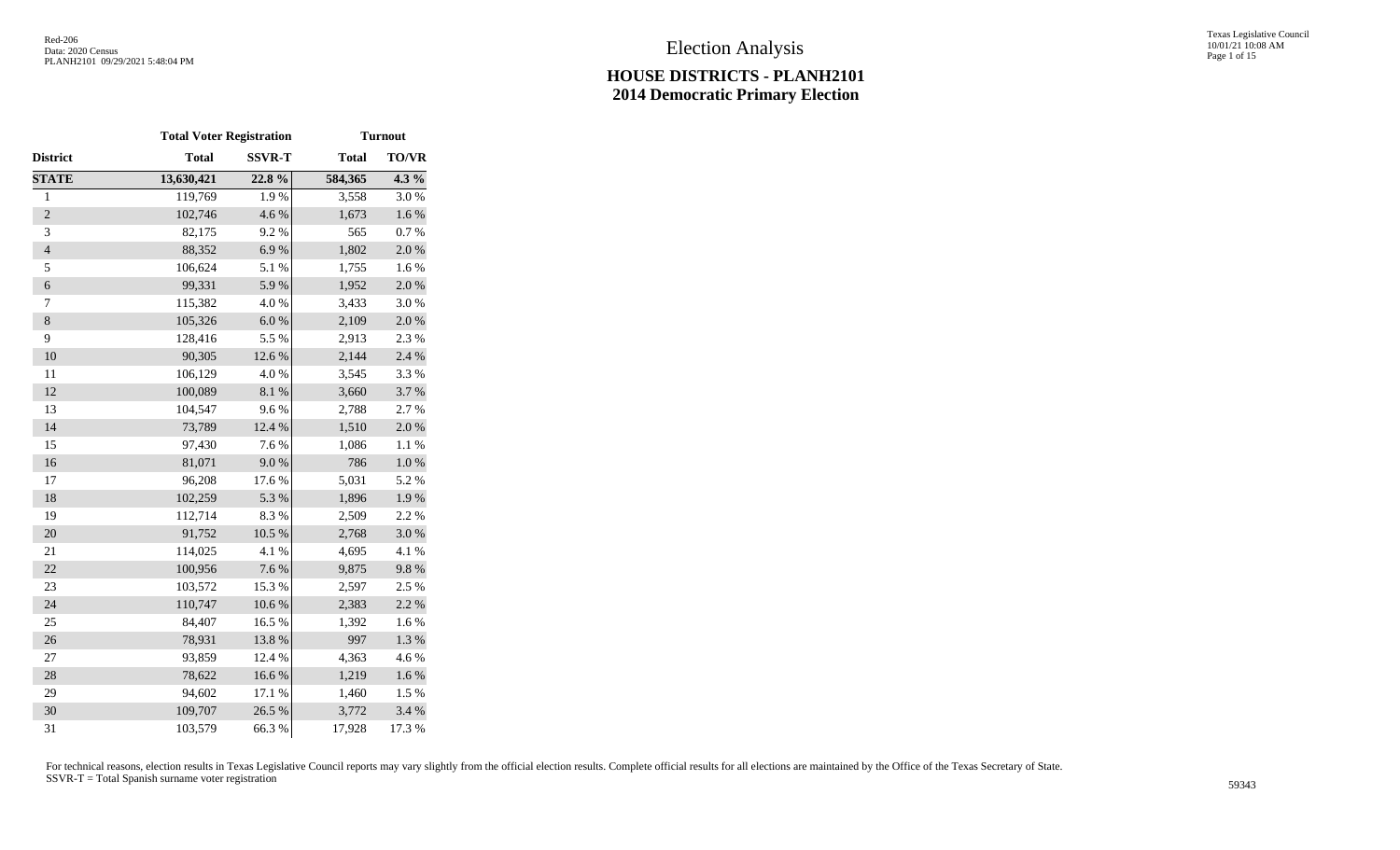Texas Legislative Council 10/01/21 10:08 AM Page 2 of 15

|                 | <b>Total Voter Registration</b> |               | <b>Turnout</b> |              |  |  |  |  |
|-----------------|---------------------------------|---------------|----------------|--------------|--|--|--|--|
| <b>District</b> | <b>Total</b>                    | <b>SSVR-T</b> | <b>Total</b>   | <b>TO/VR</b> |  |  |  |  |
| 32              | 98,122                          | 30.0%         | 3,503          | 3.6%         |  |  |  |  |
| 33              | 86,819                          | 7.7 %         | 1,892          | 2.2 %        |  |  |  |  |
| 34              | 102,113                         | 64.6%         | 4,641          | 4.5 %        |  |  |  |  |
| 35              | 63,037                          | 79.4 %        | 7,084          | 11.2%        |  |  |  |  |
| 36              | 71,359                          | 85.3%         | 10,433         | 14.6 %       |  |  |  |  |
| 37              | 87,576                          | 81.3%         | 9,639          | $11.0\ \%$   |  |  |  |  |
| 38              | 74,169                          | 80.3 %        | 7,736          | $10.4~\%$    |  |  |  |  |
| 39              | 70,026                          | 84.7%         | 8,566          | 12.2 %       |  |  |  |  |
| 40              | 65,097                          | 86.7%         | 13,304         | 20.4 %       |  |  |  |  |
| 41              | 69,877                          | 72.3 %        | 8,839          | 12.6%        |  |  |  |  |
| 42              | 83,778                          | 87.1 %        | 20,812         | 24.8%        |  |  |  |  |
| 43              | 113,321                         | 55.0%         | 10,961         | 9.7%         |  |  |  |  |
| 44              | 97,511                          | 25.4 %        | 1,947          | 2.0%         |  |  |  |  |
| 45              | 77,805                          | 27.0%         | 2,224          | 2.9%         |  |  |  |  |
| 46              | 80,604                          | 17.4 %        | 6,036          | 7.5 %        |  |  |  |  |
| 47              | 122,807                         | 14.0%         | 11,273         | 9.2%         |  |  |  |  |
| 48              | 113,950                         | $8.0\ \%$     | 6,781          | $6.0\ \%$    |  |  |  |  |
| 49              | 119,373                         | 12.0%         | 13,070         | 10.9%        |  |  |  |  |
| 50              | 75,444                          | 19.5 %        | 4,591          | 6.1%         |  |  |  |  |
| 51              | 80,011                          | 38.7%         | 5,548          | 6.9%         |  |  |  |  |
| 52              | 77,698                          | 13.4 %        | 1,840          | 2.4 %        |  |  |  |  |
| 53              | 123,791                         | 23.7%         | 3,944          | 3.2%         |  |  |  |  |
| 54              | 80,138                          | 12.7%         | 1,305          | 1.6 %        |  |  |  |  |
| 55              | 80,666                          | 12.4 %        | 1,317          | 1.6 %        |  |  |  |  |
| 56              | 99,201                          | $10.9\ \%$    | 1,394          | $1.4~\%$     |  |  |  |  |
| 57              | 74,502                          | 8.7%          | 1,316          | $1.8\ \%$    |  |  |  |  |
| 58              | 87,451                          | 8.9%          | 1,328          | $1.5~\%$     |  |  |  |  |
| 59              | 94,149                          | 6.9%          | 1,436          | 1.5 %        |  |  |  |  |
| 60              | 68,945                          | $8.8~\%$      | 1,145          | 1.7%         |  |  |  |  |
| 61              | 114,620                         | 5.9%          | 1,773          | 1.5 %        |  |  |  |  |
| 62              | 101,920                         | 3.8 %         | 1,731          | $1.7~\%$     |  |  |  |  |
| 63              | 98,528                          | 8.3 %         | 1,621          | 1.6%         |  |  |  |  |
| 64              | 89,774                          | 8.4 %         | 2,105          | 2.3 %        |  |  |  |  |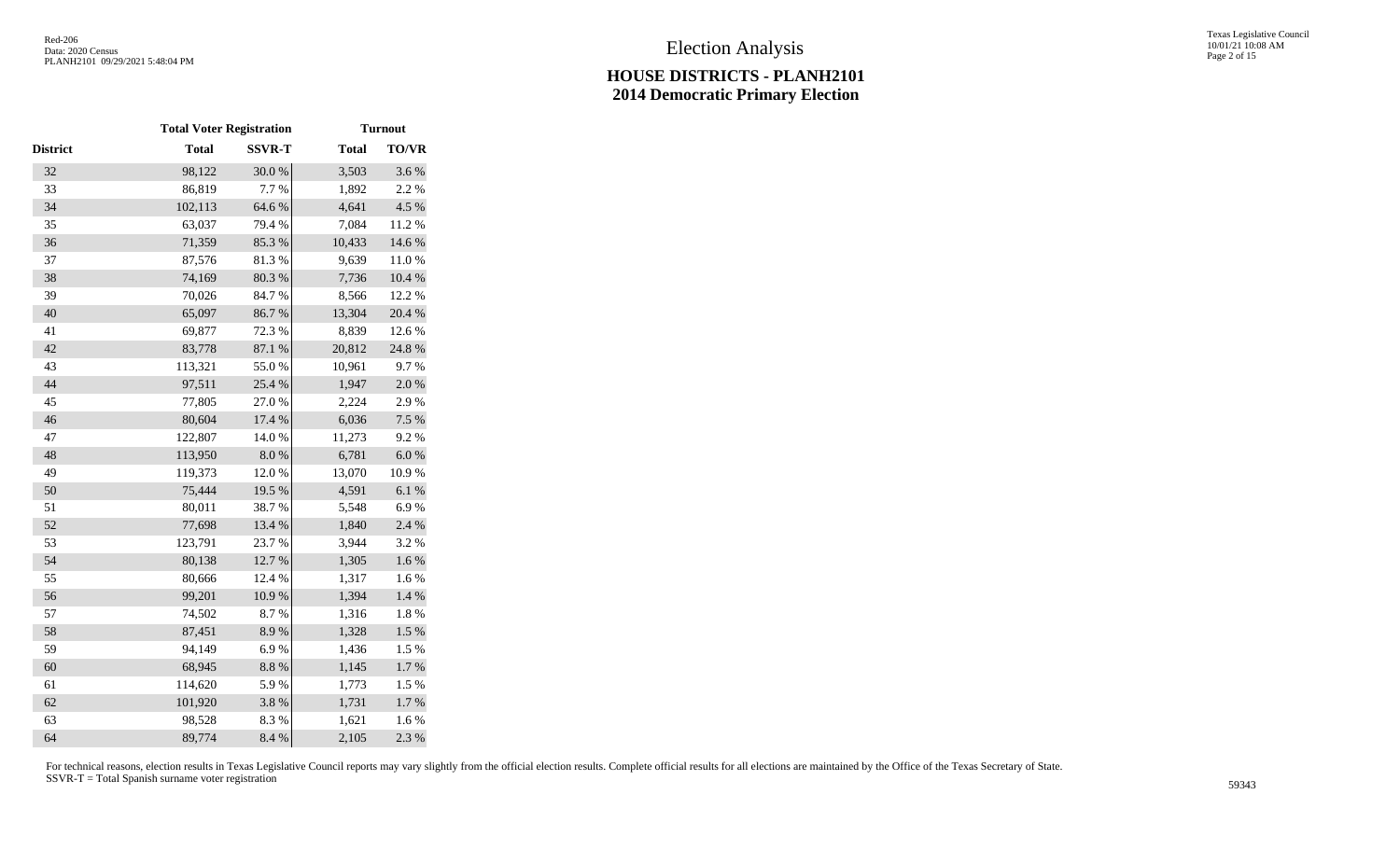|          | <b>Total Voter Registration</b> |               | <b>Turnout</b> |              |  |  |  |  |
|----------|---------------------------------|---------------|----------------|--------------|--|--|--|--|
| District | <b>Total</b>                    | <b>SSVR-T</b> | <b>Total</b>   | <b>TO/VR</b> |  |  |  |  |
| 65       | 90,388                          | 7.9%          | 1,575          | 1.7%         |  |  |  |  |
| 66       | 88,303                          | 5.5 %         | 1,564          | $1.8~\%$     |  |  |  |  |
| 67       | 108,469                         | 5.5 %         | 2,815          | 2.6%         |  |  |  |  |
| 68       | 116,800                         | 7.9%          | 1,397          | $1.2~\%$     |  |  |  |  |
| 69       | 109,688                         | 9.9%          | 3,445          | 3.1 %        |  |  |  |  |
| 70       | 73,629                          | 6.5%          | 1,165          | 1.6%         |  |  |  |  |
| 71       | 100,579                         | 14.3 %        | 1,470          | 1.5 %        |  |  |  |  |
| 72       | 99,613                          | 23.6%         | 1,363          | 1.4 %        |  |  |  |  |
| 73       | 102,191                         | 13.3 %        | 2,590          | 2.5 %        |  |  |  |  |
| 74       | 94,914                          | 67.1 %        | 14,178         | 14.9%        |  |  |  |  |
| 75       | 56,120                          | 83.8%         | 3,493          | 6.2%         |  |  |  |  |
| 76       | 85,229                          | $15.0\ \%$    | 1,527          | $1.8~\%$     |  |  |  |  |
| 77       | 110,101                         | 80.5 %        | 10,959         | 10.0%        |  |  |  |  |
| 78       | 104,285                         | 52.9%         | 7,665          | 7.4 %        |  |  |  |  |
| 79       | 105,397                         | 71.0%         | 8,714          | 8.3%         |  |  |  |  |
| 80       | 94,581                          | 73.7%         | 14,957         | 15.8 %       |  |  |  |  |
| 81       | 76,587                          | 38.7%         | 1,919          | 2.5 %        |  |  |  |  |
| 82       | 83,905                          | 25.9%         | 1,374          | 1.6 %        |  |  |  |  |
| 83       | 97,632                          | 23.0%         | 2,103          | 2.2%         |  |  |  |  |
| 84       | 92,551                          | 27.7 %        | 2,790          | 3.0%         |  |  |  |  |
| 85       | 112,368                         | 13.7%         | 2,358          | 2.1%         |  |  |  |  |
| 86       | 99,212                          | 15.1 %        | 1,006          | $1.0\ \%$    |  |  |  |  |
| 87       | 89,290                          | 19.6%         | 1,072          | 1.2%         |  |  |  |  |
| 88       | 104,066                         | 30.3 %        | 1,597          | $1.5~\%$     |  |  |  |  |
| 89       | 89,795                          | 7.9%          | 1,848          | 2.1 %        |  |  |  |  |
| 90       | 71,709                          | 37.5 %        | 6,478          | 9.0%         |  |  |  |  |
| 91       | 93,467                          | 11.6 %        | 2,087          | 2.2 %        |  |  |  |  |
| 92       | 65,867                          | 14.7 %        | 2,278          | 3.5 %        |  |  |  |  |
| 93       | 69,384                          | 13.1 %        | 1,453          | 2.1%         |  |  |  |  |
| 94       | 109,111                         | 7.5 %         | 3,549          | 3.3 %        |  |  |  |  |
| 95       | 84,536                          | 10.8%         | 9,118          | $10.8~\%$    |  |  |  |  |
| 96       | 100,424                         | 8.7%          | 3,527          | 3.5%         |  |  |  |  |
| 97       | 94,944                          | 9.0 %         | 3,768          | 4.0%         |  |  |  |  |
|          |                                 |               |                |              |  |  |  |  |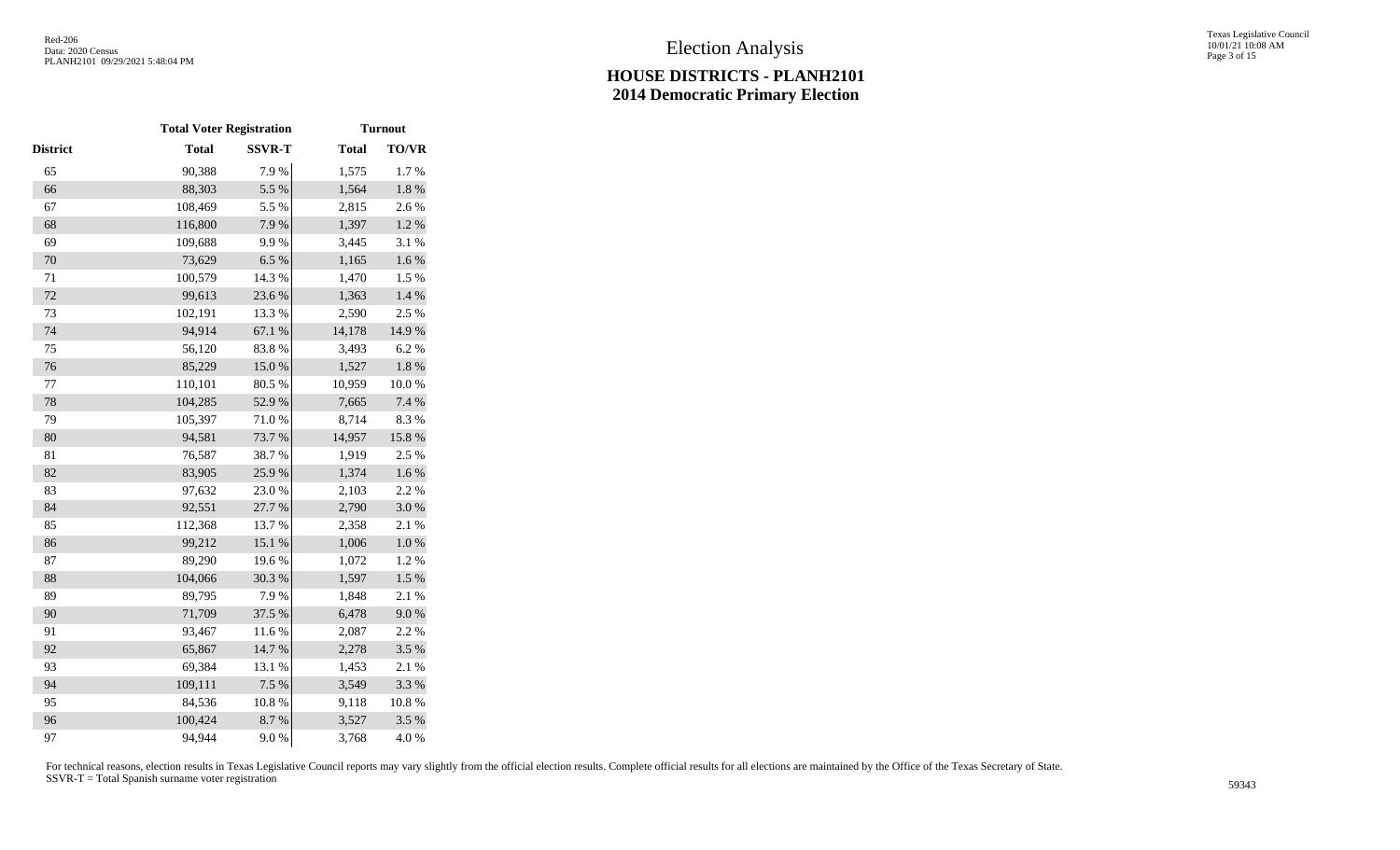Texas Legislative Council 10/01/21 10:08 AM Page 4 of 15

|                 | <b>Total Voter Registration</b> |               | <b>Turnout</b> |           |  |  |  |  |
|-----------------|---------------------------------|---------------|----------------|-----------|--|--|--|--|
| <b>District</b> | <b>Total</b>                    | <b>SSVR-T</b> | <b>Total</b>   | TO/VR     |  |  |  |  |
| 98              | 109,119                         | 5.4 %         | 2,137          | 2.0%      |  |  |  |  |
| 99              | 88,887                          | 14.1 %        | 3,122          | 3.5 %     |  |  |  |  |
| 100             | 88,446                          | 13.7 %        | 6,435          | 7.3 %     |  |  |  |  |
| 101             | 80,931                          | 14.7 %        | 3,871          | 4.8%      |  |  |  |  |
| 102             | 77,655                          | 10.1%         | 3,239          | 4.2 %     |  |  |  |  |
| 103             | 68,116                          | 33.8%         | 4,690          | 6.9%      |  |  |  |  |
| 104             | 72,898                          | 40.4 %        | 5,809          | $8.0\ \%$ |  |  |  |  |
| 105             | 62,507                          | 21.0%         | 1,977          | 3.2%      |  |  |  |  |
| 106             | 71,356                          | 7.8 %         | 1,120          | $1.6\ \%$ |  |  |  |  |
| 107             | 77,268                          | 15.3%         | 3,266          | 4.2 %     |  |  |  |  |
| 108             | 118,902                         | 4.5 %         | 4,990          | 4.2 %     |  |  |  |  |
| 109             | 92,466                          | 7.5 %         | 9,865          | 10.7%     |  |  |  |  |
| 110             | 62,998                          | 25.0%         | 3,754          | $6.0~\%$  |  |  |  |  |
| 111             | 102,952                         | 10.5 %        | 11,512         | 11.2%     |  |  |  |  |
| 112             | 104,717                         | 7.3 %         | 3,557          | 3.4 %     |  |  |  |  |
| 113             | 84,337                          | 16.5 %        | 2,795          | 3.3 %     |  |  |  |  |
| 114             | 72,938                          | 28.4 %        | 3,786          | 5.2 %     |  |  |  |  |
| 115             | 85,928                          | 8.9%          | 2,378          | 2.8 %     |  |  |  |  |
| 116             | 91,885                          | 49.1 %        | 5,185          | 5.6%      |  |  |  |  |
| 117             | 64,701                          | 60.1%         | 2,689          | 4.2 %     |  |  |  |  |
| 118             | 91,755                          | 54.4 %        | 4,190          | 4.6 %     |  |  |  |  |
| 119             | 88,343                          | 51.4%         | 5,241          | 5.9%      |  |  |  |  |
| 120             | 89,392                          | 31.4 %        | 5,281          | 5.9%      |  |  |  |  |
| 121             | 111,054                         | 20.5 %        | 4,356          | 3.9%      |  |  |  |  |
| 122             | 91,660                          | 21.8%         | 2,912          | 3.2 %     |  |  |  |  |
| 123             | 104,086                         | 49.6%         | 6,775          | 6.5%      |  |  |  |  |
| 124             | 78,634                          | 62.0%         | 3,386          | 4.3 %     |  |  |  |  |
| 125             | 104,228                         | 54.1 %        | 4,836          | 4.6%      |  |  |  |  |
| 126             | 103,394                         | $11.1\ \%$    | 1,188          | $1.1~\%$  |  |  |  |  |
| 127             | 100,220                         | 12.3 %        | 1,306          | 1.3 %     |  |  |  |  |
| 128             | 90,199                          | 17.9%         | 1,107          | $1.2~\%$  |  |  |  |  |
| 129             | 104,767                         | 13.1 %        | 1,953          | 1.9%      |  |  |  |  |
| 130             | 87,254                          | 10.8 %        | 798            | 0.9 %     |  |  |  |  |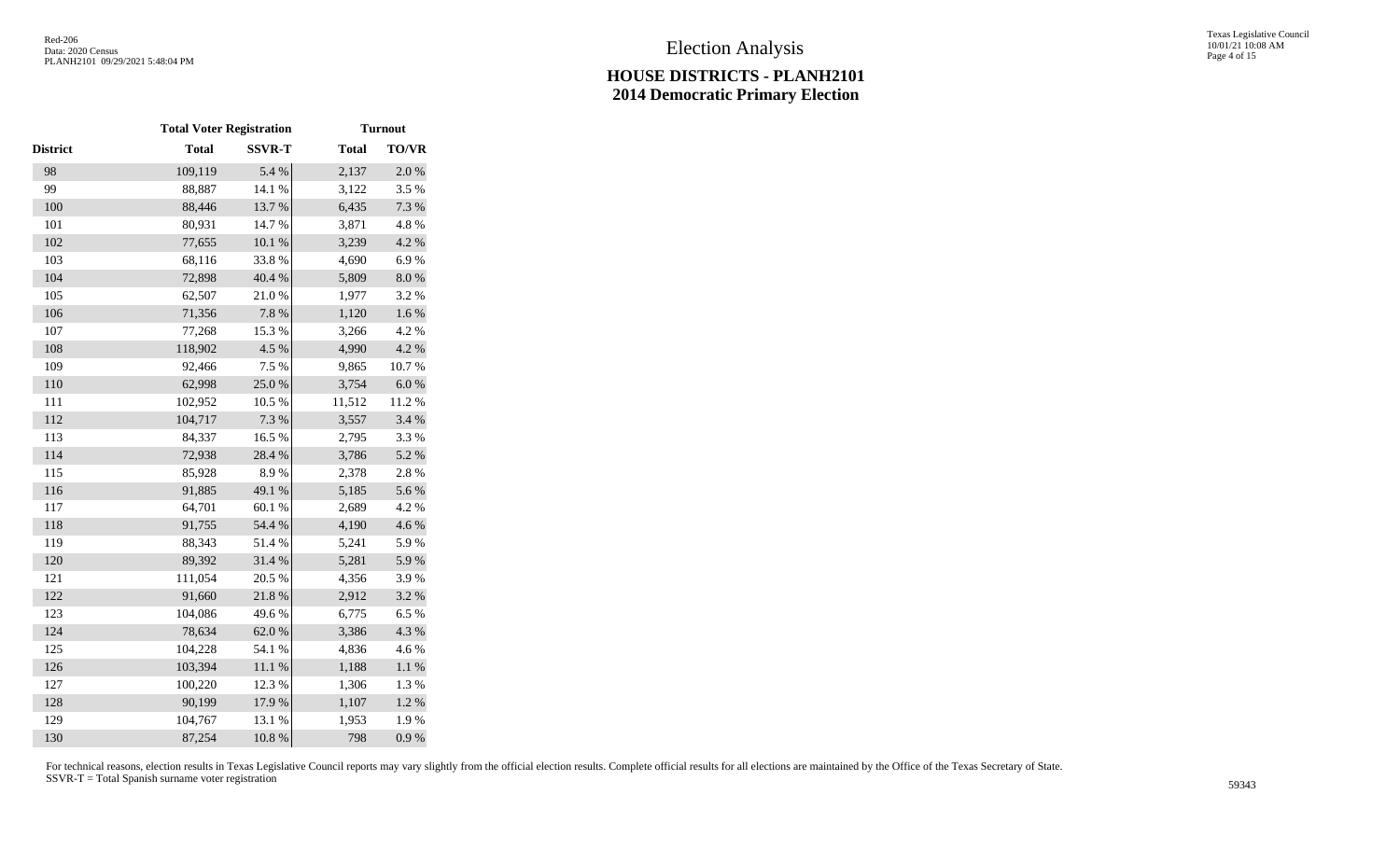Texas Legislative Council 10/01/21 10:08 AM Page 5 of 15

|          | <b>Total Voter Registration</b> |               | <b>Turnout</b> |           |  |  |  |
|----------|---------------------------------|---------------|----------------|-----------|--|--|--|
| District | <b>Total</b>                    | <b>SSVR-T</b> | <b>Total</b>   | TO/VR     |  |  |  |
| 131      | 71,907                          | 23.1 %        | 2,990          | 4.2 %     |  |  |  |
| 132      | 70,738                          | 14.1 %        | 758            | 1.1 %     |  |  |  |
| 133      | 99,862                          | 7.7 %         | 1,783          | 1.8%      |  |  |  |
| 134      | 115,367                         | 8.4 %         | 4,456          | 3.9%      |  |  |  |
| 135      | 70,849                          | 23.4 %        | 909            | 1.3%      |  |  |  |
| 136      | 90,444                          | 13.7 %        | 2,635          | 2.9%      |  |  |  |
| 137      | 52,561                          | 20.3%         | 1,140          | 2.2 %     |  |  |  |
| 138      | 95,513                          | 17.4 %        | 1,588          | $1.7~\%$  |  |  |  |
| 139      | 87,891                          | 17.4 %        | 3,755          | 4.3 %     |  |  |  |
| 140      | 60,148                          | 56.6%         | 1,218          | $2.0\ \%$ |  |  |  |
| 141      | 74,438                          | 15.8%         | 2,863          | 3.8%      |  |  |  |
| 142      | 69,727                          | 19.5 %        | 2,871          | 4.1 %     |  |  |  |
| 143      | 73,172                          | 52.7 %        | 1,989          | 2.7 %     |  |  |  |
| 144      | 70,215                          | 51.8%         | 1,341          | 1.9%      |  |  |  |
| 145      | 84,530                          | 49.1 %        | 3,828          | 4.5 %     |  |  |  |
| 146      | 98,533                          | 9.7%          | 5,958          | $6.0\ \%$ |  |  |  |
| 147      | 94,661                          | 17.0%         | 4,864          | 5.1 %     |  |  |  |
| 148      | 74,516                          | 28.3 %        | 1,377          | $1.8~\%$  |  |  |  |
| 149      | 76,614                          | 19.7 %        | 1,244          | 1.6%      |  |  |  |
| 150      | 78,004                          | 13.3 %        | 791            | 1.0%      |  |  |  |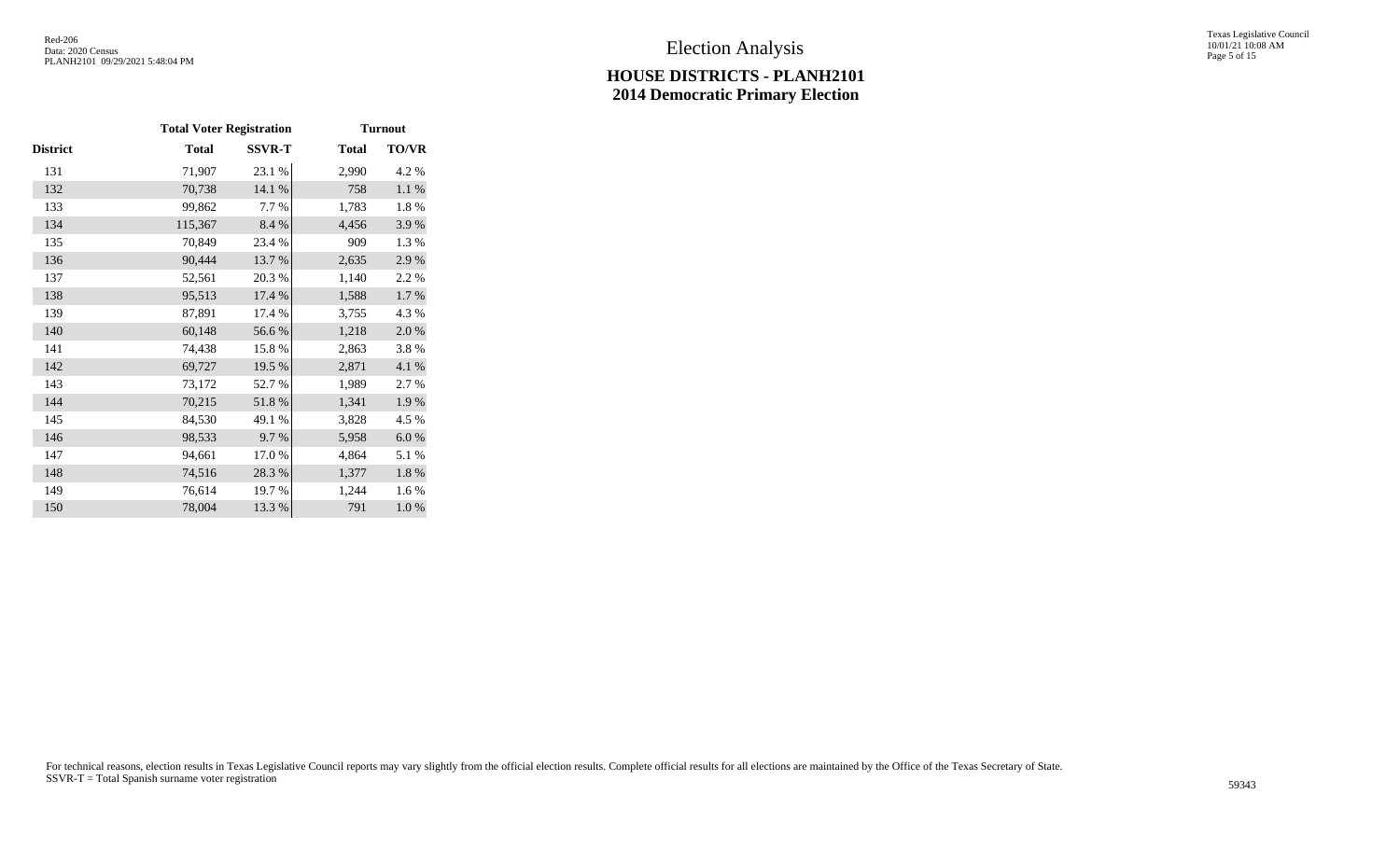|                 | <b>U.S. SEN</b> |              |        | <b>GOVERNOR</b> |                 |            |                 |            |                   | <b>AG COMM</b> |                   |            |         |                |                     |            |                |              |                   |                |
|-----------------|-----------------|--------------|--------|-----------------|-----------------|------------|-----------------|------------|-------------------|----------------|-------------------|------------|---------|----------------|---------------------|------------|----------------|--------------|-------------------|----------------|
| <b>District</b> | Alameel-D       |              | Kim-D  |                 | <b>Rogers-D</b> |            | <b>Scherr-D</b> |            | <b>Fjetland-D</b> |                | <b>Madrigal-D</b> |            | Davis-D |                | <b>Fitzsimons-D</b> |            | Hogan-D        |              | <b>Friedman-D</b> |                |
| <b>STATE</b>    | 238,614 47.0 %  |              | 45,326 | $8.9\%$         | 110,561 21.8 %  |            | 90,584 17.8 %   |            | 23,052            | $4.5\%$        | 113,703 20.7 %    |            |         | 434,352 79.3 % | 115,500 23.5 %      |            | 190,452 38.8 % |              |                   | 184,961 37.7 % |
|                 | 895             | 28.4 %       | 360    | 11.4%           | 1,174           | 37.2 %     | 521             | 16.5 %     | 204               | 6.5%           | 603               | 17.1 %     |         | 2,916 82.9 %   | 475                 | 14.7 %     | 1,661          | 51.3%        | 1,103             | 34.1 %         |
| $\overline{2}$  | 707             | 46.5 %       | 115    | 7.6 %           | 357             | 23.5 %     | 265             | 17.4 %     | 75                | 4.9 %          | 147               | 8.9%       | 1,507   | 91.1 %         | 276                 | 18.0%      | 697            | 45.5 %       |                   | 558 36.4 %     |
| 3               | 208             | 39.6%        | 82     | 15.6 %          | 100             | 19.0%      | 117             | 22.3 %     | 18                | 3.4 %          | 49                | 8.7%       | 516     | 91.3%          | 130                 | 25.2 %     | 159            | 30.9%        |                   | 226 43.9 %     |
| $\overline{4}$  | 812             | 49.7%        | 124    | 7.6 %           | 390             | 23.9 %     | 260             | 15.9%      | 47                | 2.9 %          | 128               | 7.1 %      | 1,667   | 92.9 %         | 383                 | 23.6 %     | 629            | 38.8%        |                   | 608 37.5 %     |
| 5               | 677             | 41.4 %       | 141    | 8.6%            | 414             | 25.3 %     | 333             | 20.4 %     | 71                | 4.3 %          | 211               | 12.2 %     | 1,523   | 87.8%          | 332                 | 20.0%      | 786            | 47.5 %       | 538               | 32.5 %         |
| 6               | 602             | 35.7 %       | 165    | 9.8%            | 555             | 33.0 %     | 309             | 18.3%      | 53                | 3.1 %          | 152               | 8.3%       | 1,679   | 91.7%          | 273                 | 16.7%      | 875            | 53.4 %       |                   | 491 30.0 %     |
| 7               | 711             | 23.0 %       | 214    | 6.9%            | 1,393           | 45.1 %     | 651             | 21.1 %     | 123               | 4.0%           | 393               | 11.5 %     | 3,033   | 88.5%          | 470                 | 15.9%      |                | 1,519 51.5 % |                   | 958 32.5 %     |
| 8               | 779             | 40.4 %       | 160    | 8.3%            | 506             | 26.3 %     | 379             | 19.7 %     | 102               | 5.3%           | 216               | 10.4 %     | 1,863   | 89.6%          | 356                 | 18.7%      | 896            | 47.0%        |                   | 654 34.3 %     |
| 9               | 900             | 35.0%        | 291    | 11.3 %          | 652             | 25.4 %     | 620             | 24.1 %     | 108               | 4.2%           | 399               | 14.6 %     | 2,341   | 85.4 %         | 454                 | 17.8%      | 1,231          | 48.2%        | 871               | 34.1 %         |
| 10              | 992             | 50.6 %       | 92     | 4.7 %           | 593             | 30.3 %     | 225             | 11.5 %     | 57                | 2.9 %          | 175               | 8.4 %      | 1,900   | 91.6 %         | 489                 | 25.7 %     | 770            | 40.4 %       | 645               | 33.9 %         |
| -11             | 857             | 32.2 %       | 362    | 13.6 %          | 701             | 26.3 %     | 584             | 21.9%      | 161               | 6.0 %          | 623               | 21.2%      | 2,317   | 78.8%          | 450                 | 16.4 %     | 1,383          | 50.5 %       | 904               | 33.0 %         |
| 12              | 962             | 30.3%        | 366    | 11.5 %          | 873             | 27.5 %     | 751             | 23.6 %     | 228               | 7.2 %          | 592               | 16.7%      | 2,961   | 83.3%          | 577                 | 17.7 %     | 1,603          | 49.3 %       |                   | 1,072 33.0 %   |
| 13              | 951             | 39.3%        | 242    | $10.0 \%$       | 669             | 27.6 %     | 435             | 18.0%      | 124               | 5.1 %          | 349               | 13.3 %     | 2,269   | 86.7%          | 369                 | 15.5 %     |                | 1,214 51.1 % |                   | 795 33.4 %     |
| 14              |                 | 322 24.4 %   | 144    | 10.9 %          | 400             | 30.4 %     | 384             | 29.2 %     | 67                | 5.1 %          | 140               | 9.7 %      | 1,306   | 90.3%          | 373                 | 27.6 %     | 519            | 38.4 %       |                   | 458 33.9%      |
| 15              |                 | 456 46.3%    |        | 117 11.9 %      | 135             | 13.7 %     | 240             | 24.4 %     | 36                | 3.7 %          | 48                | 4.4 %      | 1,036   | 95.6 %         | 359                 | 36.6 %     | 230            | 23.4 %       | 392               | 40.0%          |
| 16              |                 | 377 51.0 %   | 84     | 11.4 %          | 118             | 16.0%      |                 | 132 17.9 % | 28                | 3.8%           | 50                | 6.4 %      | 736     | 93.6 %         | 268                 | 37.1 %     | 194            | 26.9 %       |                   | 260 36.0%      |
| 17              |                 | 1,482 35.7 % | 568    | 13.7 %          | 843             | 20.3 %     | 1,014           | 24.5 %     | 240               | 5.8 %          | 910               | 19.4 %     | 3,782   | 80.6%          | 966                 | 22.1 %     | 1,609          | 36.8%        | 1,801             | 41.2%          |
| 18              | 586             | 36.2 %       | 191    | 11.8%           | 411             | 25.4 %     | 308             | 19.0 %     | 125               | 7.7 %          | 228               | 13.1 %     | 1,511   | 86.9%          | 225                 | 13.7%      | 771            | 47.0 %       | 644               | 39.3 %         |
| 19              | 961             | 41.9%        | 169    | 7.4 %           | 368             | 16.0%      | 636             | 27.7 %     | 162               | 7.1 %          | 107               | 4.3 %      | 2,367   | 95.7%          | 655                 | 27.9%      | 772            | 32.8%        | 924               | 39.3%          |
| 20              | 1.194           | 47.0%        | 156    | 6.1 %           | 430             | 16.9%      | 562             | 22.1 %     | 198               | 7.8%           | 101               | 3.7 %      | 2,635   | 96.3%          | 819                 | 32.3 %     | 879            | 34.6 %       | 839               | 33.1 %         |
| 21              | 1,359           | 36.9%        | 498    | 13.5 %          | 1,079           | 29.3 %     | 560             | 15.2 %     | 184               | 5.0 %          | 715               | 17.3 %     | 3,409   | 82.7 %         | 578                 | 15.3 %     | 1,917          | 50.6%        | 1,295             | 34.2 %         |
| 22              | 2,204           | 28.0%        | 1,075  | 13.7 %          | 3,273           | 41.6 %     | 975             | 12.4 %     | 342               | 4.3 %          | 1,007             | 11.6 %     | 7,652   | 88.4 %         | 1,457               | 19.8%      | 3,363          | 45.7%        |                   | 2,544 34.5 %   |
| 23              | 1.004           | 44.9%        | 153    | 6.8%            | 480             | 21.5 %     | 503             | 22.5 %     | 95                | 4.3 %          | 204               | 8.4 %      | 2,232   | 91.6 %         | 336                 | 15.3%      | 938            | 42.8%        | 917               | 41.9%          |
| 24              | 934             | 46.1 %       | 145    | 7.2 %           | 426             | 21.0%      | 439             | 21.7 %     | 80                | 4.0 %          | 184               | 8.4 %      | 2,013   | 91.6 %         | 376                 | 19.3 %     | 851            | 43.7%        |                   | 722 37.0 %     |
| 25              | 491             | 36.7%        | 225    | 16.8%           | 331             | 24.7 %     | 239             | 17.8%      | 53                | 4.0 %          | 135               | 9.7%       | 1,254   | 90.3%          | 339                 | 25.8%      | 578            | 43.9%        | 399               | 30.3%          |
| 26              | 454             | 47.7 %       | 70     | 7.4 %           | 227             | 23.9 %     | 161             | 16.9 %     | 39                | 4.1 %          | 99                | 10.0%      | 894     | 90.0%          | 226                 | 24.2 %     | 426            | 45.6 %       | 283               | 30.3 %         |
| 27              | 1,841           | 44.3 %       | 178    | 4.3 %           | 1,581           | 38.1 %     | 443             | 10.7%      | 112               | 2.7 %          | 247               | 5.7 %      | 4,094   | 94.3 %         | 787                 | 20.0%      | 1,876          | 47.6 %       | 1,278             | 32.4 %         |
| 28              | 601             | 51.6%        | 69     | 5.9%            | 241             | 20.7 %     | 203             | 17.4 %     | 50                | 4.3 %          | 123               | 10.1%      | 1,096   | 89.9%          | 262                 | 22.7 %     | 484            | 42.0 %       | 407               | 35.3 %         |
| 29              | 540             | 38.6%        | 194    | 13.9 %          | 322             | 23.0 %     | 267             | 19.1 %     | 77                | 5.5 %          | 103               | 7.1 %      | 1,354   | 92.9 %         | 360                 | 26.0%      | 558            | 40.3%        |                   | 467 33.7%      |
| 30              | 1,391           | 42.6 %       | 285    | 8.7 %           | 577             | 17.7 %     | 780             | 23.9%      | 232               | 7.1 %          | 991               | 27.5 %     | 2,612   | 72.5 %         | 439                 | 13.3 %     | 1,697          | 51.5 %       | 1,161             | 35.2 %         |
| 31              | 9.553           | 61.4 %       | 1,433  | 9.2%            | 2,271           | 14.6 %     | 1,557           | 10.0%      | 745               | 4.8 %          | 8,824             | 58.0%      | 6,399   | 42.0%          | 1,599               | 11.8%      | 5,960          | 44.0%        |                   | 5,998 44.2 %   |
| 32              |                 | 1,634 53.0 % | 265    | 8.6 %           |                 | 542 17.6 % |                 | 515 16.7 % | 129               | 4.2 %          |                   | 672 19.4 % | 2,799   | 80.6 %         |                     | 756 24.6 % | 1,259          | 41.0 %       |                   | 1,052 34.3 %   |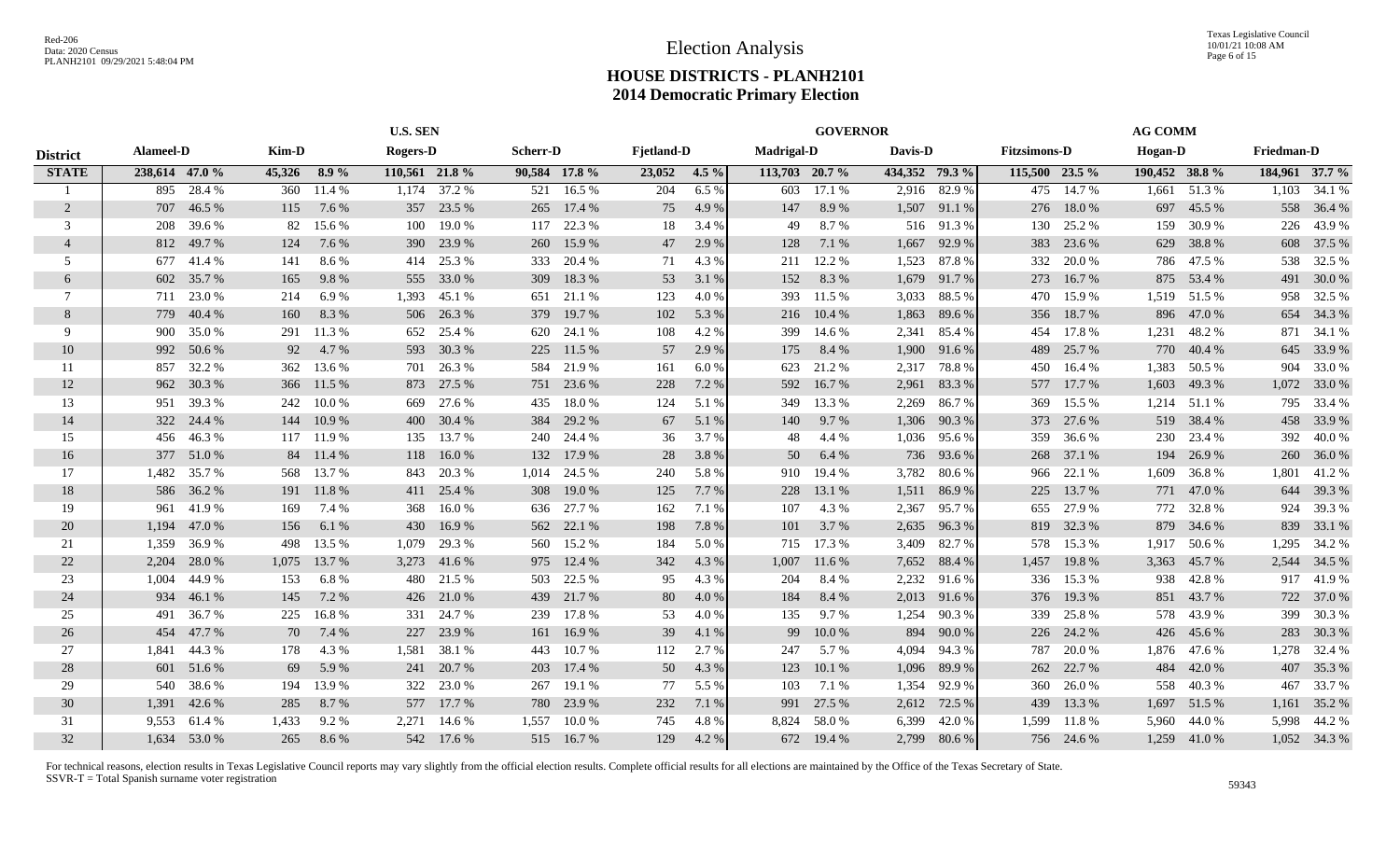Texas Legislative Council 10/01/21 10:08 AM Page 7 of 15

|                 |                |        | <b>RR COMM 3</b> |        |  |  |  |  |  |
|-----------------|----------------|--------|------------------|--------|--|--|--|--|--|
| <b>District</b> | <b>Henry-D</b> |        | <b>Brown-D</b>   |        |  |  |  |  |  |
| <b>STATE</b>    | 168,444        | 36.1%  | 298,725          | 63.9%  |  |  |  |  |  |
| 1               | 1,195          | 37.8%  | 1,968            | 62.2%  |  |  |  |  |  |
| $\overline{c}$  | 551            | 37.4 % | 922              | 62.6 % |  |  |  |  |  |
| 3               | 152            | 30.9%  | 340              | 69.1%  |  |  |  |  |  |
| $\overline{4}$  | 702            | 44.0 % | 892              | 56.0%  |  |  |  |  |  |
| 5               | 712            | 44.4 % | 892              | 55.6%  |  |  |  |  |  |
| 6               | 684            | 42.0%  | 944              | 58.0%  |  |  |  |  |  |
| 7               | 1,129          | 38.5 % | 1,800            | 61.5%  |  |  |  |  |  |
| $\,8\,$         | 669            | 35.6%  | 1,209            | 64.4 % |  |  |  |  |  |
| 9               | 855            | 34.3 % | 1,640            | 65.7%  |  |  |  |  |  |
| 10              | 731            | 39.2 % | 1,134            | 60.8%  |  |  |  |  |  |
| 11              | 962            | 36.9%  | 1,647            | 63.1 % |  |  |  |  |  |
| 12              | 1,046          | 33.2 % | 2,108            | 66.8%  |  |  |  |  |  |
| 13              | 891            | 38.0%  | 1,456            | 62.0%  |  |  |  |  |  |
| 14              | 392            | 30.5 % | 894              | 69.5 % |  |  |  |  |  |
| 15              | 271            | 30.3%  | 623              | 69.7%  |  |  |  |  |  |
| 16              | 235            | 33.4 % | 469              | 66.6%  |  |  |  |  |  |
| 17              | 1,490          | 36.7%  | 2,575            | 63.3%  |  |  |  |  |  |
| 18              | 650            | 41.2%  | 928              | 58.8 % |  |  |  |  |  |
| 19              | 846            | 39.2 % | 1,313            | 60.8%  |  |  |  |  |  |
| 20              | 803            | 33.8%  | 1,573            | 66.2%  |  |  |  |  |  |
| 21              | 1,417          | 39.5 % | 2,174            | 60.5%  |  |  |  |  |  |
| 22              | 2,476          | 32.9%  | 5,049            | 67.1 % |  |  |  |  |  |
| 23              | 611            | 29.4 % | 1,467            | 70.6%  |  |  |  |  |  |
| 24              | 489            | 26.3%  | 1,373            | 73.7 % |  |  |  |  |  |
| 25              | 412            | 31.6%  | 893              | 68.4%  |  |  |  |  |  |
| 26              | 232            | 25.4 % | 683              | 74.6%  |  |  |  |  |  |
| 27              | 651            | 16.1%  | 3,392            | 83.9%  |  |  |  |  |  |
| 28              | 234            | 20.7%  | 895              | 79.3 % |  |  |  |  |  |
| 29              | 439            | 33.1 % | 888              | 66.9%  |  |  |  |  |  |
| 30              | 1,116          | 35.5 % | 2,027            | 64.5 % |  |  |  |  |  |
| 31              | 5,940          | 46.8%  | 6,765            | 53.2%  |  |  |  |  |  |
| 32              | 1,113          | 40.3%  | 1,647            | 59.7%  |  |  |  |  |  |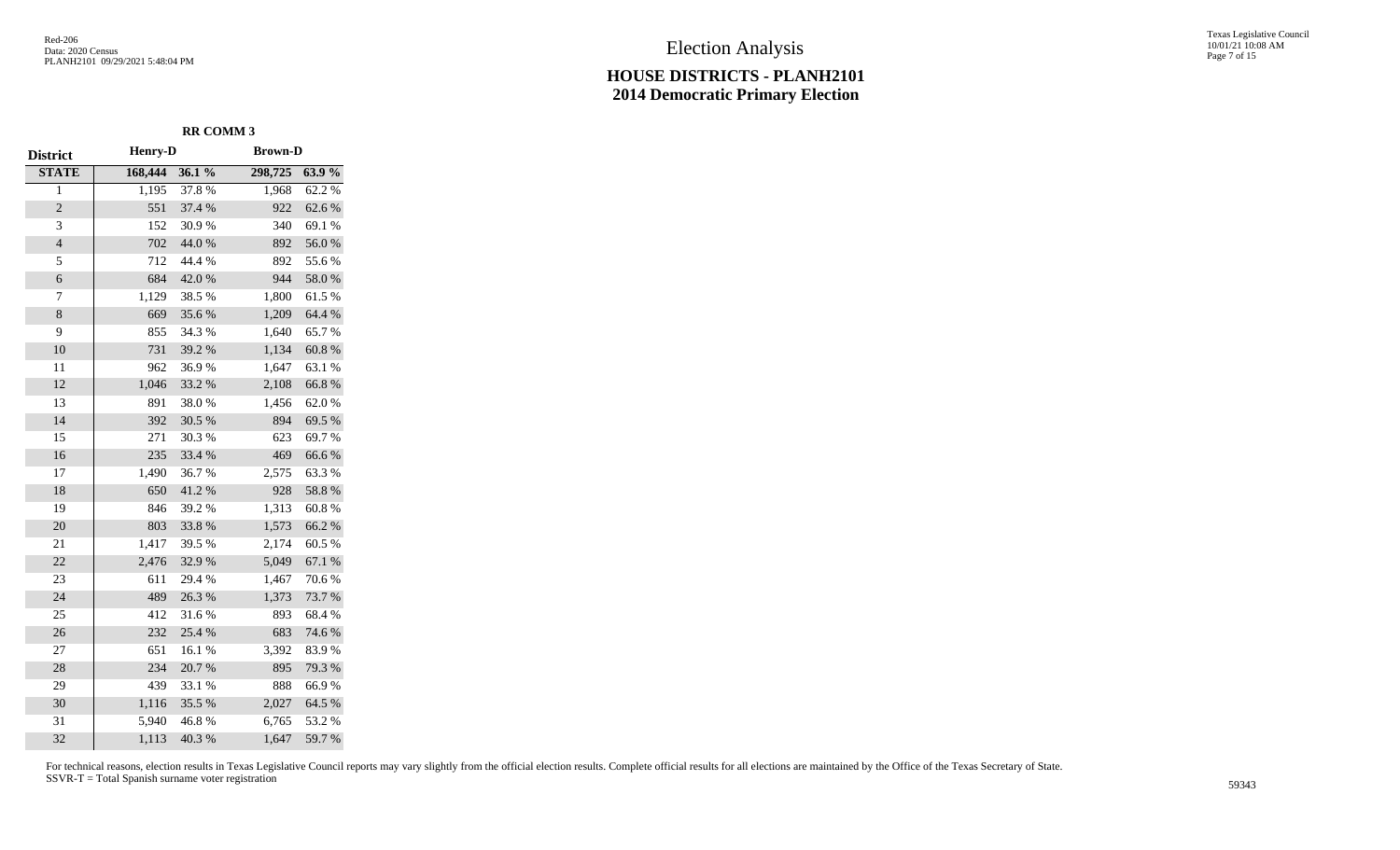|                 | <b>U.S. SEN</b>  |              |       |            | <b>GOVERNOR</b> |            |                 |            |                   |       | <b>AG COMM</b>    |              |         |              |                     |            |                |              |                   |              |
|-----------------|------------------|--------------|-------|------------|-----------------|------------|-----------------|------------|-------------------|-------|-------------------|--------------|---------|--------------|---------------------|------------|----------------|--------------|-------------------|--------------|
| <b>District</b> | <b>Alameel-D</b> |              | Kim-D |            | <b>Rogers-D</b> |            | <b>Scherr-D</b> |            | <b>Fjetland-D</b> |       | <b>Madrigal-D</b> |              | Davis-D |              | <b>Fitzsimons-D</b> |            | <b>Hogan-D</b> |              | <b>Friedman-D</b> |              |
| 33              |                  | 792 45.7 %   | 137   | 7.9%       |                 | 411 23.7 % |                 | 314 18.1 % | 79                | 4.6%  | 95                | 5.0 %        |         | 1,795 95.0 % |                     | 419 24.9 % |                | 648 38.5 %   |                   | 617 36.6 %   |
| 34              | 2,331            | 57.3 %       | 392   | 9.6 %      | 632             | 15.5 %     | 553             | 13.6 %     | 162               | 4.0 % | 1,639             | 36.2 %       | 2,893   | 63.8%        | 804                 | 20.6 %     |                | 1,846 47.2 % | 1,259             | 32.2 %       |
| 35              | 2,773            | 55.9%        | 470   | 9.5 %      | 980             | 19.8%      | 485             | 9.8%       | 250               | 5.0 % |                   | 2,851 54.7 % | 2,359   | 45.3 %       | 704                 | 15.7 %     | 1,864          | 41.5 %       | 1,925             | 42.8%        |
| 36              |                  | 3,985 53.0 % | 692   | 9.2 %      | 1,759           | 23.4 %     | 684             | 9.1 %      | 394               | 5.2 % |                   | 4,346 54.1 % | 3,691   | 45.9%        | 1,045               | 15.2 %     | 2,720          | 39.6 %       |                   | 3,103 45.2 % |
| 37              |                  | 4,529 53.1 % | 967   | 11.3 %     | 1,498           | 17.6 %     | 917             | 10.8%      | 617               | 7.2 % | 4,426             | 48.3%        | 4,734   | 51.7 %       | 1,310               | 15.8%      | 3,530          | 42.6 %       |                   | 3,443 41.6 % |
| 38              |                  | 3,424 52.7%  | 812   | 12.5 %     | 1,234           | 19.0%      | 719             | 11.1 %     | 308               | 4.7 % |                   | 3,362 47.7 % | 3,686   | 52.3 %       | 998                 | 15.9%      | 2,920          | 46.5 %       | 2,364             | 37.6 %       |
| 39              |                  | 3,555 56.1 % | 502   | 7.9 %      | 1.315           | 20.8%      | 593             | 9.4 %      | 372               | 5.9 % | 3,727             | 55.4 %       | 2,998   | 44.6 %       | 1,006               | 17.4 %     | 2,294          | 39.7 %       | 2,474             | 42.8%        |
| 40              |                  | 5,672 59.2 % | 667   | 7.0%       | 1,964           | 20.5 %     | 835             | 8.7%       | 447               | 4.7 % |                   | 5,471 53.2 % | 4,819   | 46.8%        | 1,338               | 15.2 %     | 3,475          | 39.6 %       | 3,968             | 45.2 %       |
| 41              |                  | 3,876 55.3 % | 561   | $8.0\ \%$  | 1.494           | 21.3 %     | 764             | 10.9%      | 320               | 4.6 % | 3,486             | 45.4 %       | 4,200   | 54.6 %       | 1,078               | 16.1 %     | 2,513          | 37.5 %       | 3,102             | 46.3%        |
| 42              | 9,190            | 54.2 %       | 2,192 | 12.9 %     | 3,216           | 19.0%      | 1,435           | 8.5 %      | 933               | 5.5 % | 9,887             | 53.9%        | 8,457   | 46.1 %       | 1,405               | 8.3%       | 7,724          | 45.6 %       | 7,827             | 46.2%        |
| 43              | 4.577            | 46.2%        | 909   | 9.2 %      | 1,953           | 19.7%      | 1,682           | 17.0 %     | 778               | 7.9%  | 5,971             | 54.7 %       | 4,950   | 45.3 %       | 1,776               | 18.4 %     | 4,288          | 44.4 %       | 3,598             | 37.2 %       |
| 44              |                  | 730 41.0 %   | 125   | 7.0%       | 393             | 22.1 %     | 461             | 25.9%      | 72                | 4.0 % | 278               | 14.3 %       | 1,661   | 85.7 %       | 421                 | 23.9%      |                | 771 43.7 %   |                   | 572 32.4 %   |
| 45              |                  | 706 34.7 %   | 154   | 7.6 %      | 354             | 17.4 %     | 681             | 33.5 %     | 137               | 6.7%  | 159               | 7.2 %        | 2,063   | 92.8%        | 666                 | 32.2 %     | 643            | 31.1 %       |                   | 757 36.6 %   |
| 46              |                  | 1,938 36.3 % | 453   | 8.5 %      | 820             | 15.3 %     | 1,911           | 35.8%      | 222               | 4.2 % | 270               | 4.5 %        | 5,668   | 95.5 %       | 1,781               | 33.1 %     | 1,564          | 29.1 %       |                   | 2,033 37.8 % |
| 47              |                  | 4,336 44.8%  | 689   | 7.1 %      | 931             | 9.6 %      | 3,256           | 33.6 %     | 473               | 4.9 % | 412               | 3.7%         | 10,667  | 96.3%        | 3.666               | 36.4 %     | 2,605          | 25.8%        |                   | 3,807 37.8 % |
| 48              |                  | 2,544 42.3 % | 505   | 8.4 %      | 583             | 9.7%       | 2,065           | 34.3 %     | 317               | 5.3 % | 222               | 3.3%         | 6,433   | 96.7%        | 2,148               | 35.3 %     | 1,702          | 28.0%        |                   | 2,238 36.8%  |
| 49              | 3,933            | 35.4 %       | 816   | 7.4 %      | 1,081           | 9.7%       | 4,799           | 43.3 %     | 466               | 4.2 % | 370               | 2.9 %        | 12,505  | 97.1 %       | 4,745               | 40.9%      | 2,449          | 21.1 %       |                   | 4,403 38.0 % |
| 50              | 1,639            | 38.9%        | 333   | 7.9 %      | 635             | 15.1 %     | 1,412           | 33.5 %     | 191               | 4.5 % | 234               | 5.2 %        | 4,277   | 94.8%        | 1,324               | 31.8%      | 1,268          | 30.4 %       | 1,574             | 37.8%        |
| 51              | 1,922            | 39.2 %       | 344   | 7.0 %      | 738             | 15.1 %     | 1,712           | 34.9 %     | 186               | 3.8%  | 461               | 8.5 %        | 4,975   | 91.5 %       | 1,475               | 29.4 %     | 1,427          | 28.5 %       |                   | 2,113 42.1 % |
| 52              | 760              | 44.4 %       | 122   | 7.1 %      | 345             | 20.2 %     | 364             | 21.3 %     | 119               | 7.0 % | 120               | 6.6 %        | 1,702   | 93.4 %       | 541                 | 31.7 %     | 615            | 36.1 %       | 549               | 32.2 %       |
| 53              | 1,238            | 37.6 %       | 381   | 11.6 %     | 747             | 22.7 %     | 672             | 20.4 %     | 252               | 7.7 % | 1,208             | 31.9%        | 2,576   | 68.1 %       | 634                 | 18.5 %     | 1,313          | 38.4 %       |                   | 1,472 43.1 % |
| 54              | 586              | 46.6 %       | 73    | 5.8 %      | 339             | 27.0 %     | 214             | 17.0 %     | 45                | 3.6 % | 158               | 12.1 %       | 1,145   | 87.9%        | 349                 | 28.1 %     | 520            | 41.9%        |                   | 373 30.0 %   |
| 55              |                  | 571 45.8%    | 70    | 5.6 %      | 336             | 26.9%      | 230             | 18.4 %     | 41                | 3.3 % | 140               | 10.6%        | 1,175   | 89.4%        | 367                 | 30.2%      | 495            | 40.7%        |                   | 355 29.2 %   |
| 56              |                  | 589 45.3 %   | 94    | 7.2 %      | 332             | 25.6 %     | 225             | 17.3 %     | 59                | 4.5 % | 106               | 7.6 %        | 1,283   | 92.4 %       | 281                 | 22.3 %     |                | 543 43.1 %   |                   | 435 34.6 %   |
| 57              |                  | 607 47.8 %   | 74    | 5.8%       | 308             | 24.2 %     |                 | 238 18.7%  | 44                | 3.5 % | 53                | 4.1 %        | 1,255   | 95.9%        | 261                 | 21.0%      |                | 524 42.1 %   | 459               | 36.9%        |
| 58              | 571              | 45.8%        | 145   | 11.6 %     | 280             | 22.5 %     |                 | 206 16.5 % | 44                | 3.5 % | 114               | 8.6%         | 1,209   | 91.4 %       | 152                 | 12.1 %     | 574            | 45.7 %       | 531               | 42.2 %       |
| 59              | 627              | 47.6 %       | 131   | 10.0%      | 282             | 21.4 %     |                 | 216 16.4 % | 60                | 4.6 % | 118               | 8.2%         | 1,314   | 91.8%        | 226                 | 17.0%      | 617            | 46.3%        | 490               | 36.8%        |
| 60              | 418              | 39.8%        |       | 122 11.6 % | 309             | 29.4 %     |                 | 166 15.8 % | 35                | 3.3 % | 58                | 5.1 %        | 1,090   | 94.9 %       | 229                 | 22.7 %     | 437            | 43.4 %       |                   | 341 33.9 %   |
| 61              |                  | 771 47.2 %   | 127   | 7.8%       | 337             | 20.6 %     |                 | 292 17.9 % | 107               | 6.5 % | 149               | 8.4%         |         | 1,620 91.6 % | 333                 | 20.3 %     | 661            | 40.3%        |                   | 645 39.4 %   |
| 62              |                  | 602 37.8%    | 211   | 13.2 %     | 346             | 21.7 %     |                 | 362 22.7 % | 73                | 4.6 % | 159               | 9.4 %        | 1,537   | 90.6 %       | 327                 | 20.4 %     | 668            | 41.7%        |                   | 608 37.9 %   |
| 63              |                  | 758 48.9%    | 82    | 5.3 %      | 373             | 24.0 %     | 272             | 17.5 %     | 66                | 4.3 % | 68                | 4.2 %        | 1,550   | 95.8%        | 319                 | 21.1 %     |                | 652 43.2 %   |                   | 540 35.7%    |
| 64              |                  | 931 47.3 %   | 140   | 7.1 %      | 390             | 19.8%      | 384             | 19.5 %     | 125               | 6.3%  | 141               | 6.7%         | 1,960   | 93.3%        | 393                 | 20.2 %     | 768            | 39.4 %       |                   | 788 40.4 %   |
| 65              |                  | 714 47.3 %   | 84    | 5.6 %      |                 | 434 28.8 % |                 | 228 15.1 % | 49                | 3.2 % | 65                | 4.1 %        |         | 1,509 95.9 % | 309                 | 20.9%      |                | 614 41.6 %   |                   | 554 37.5 %   |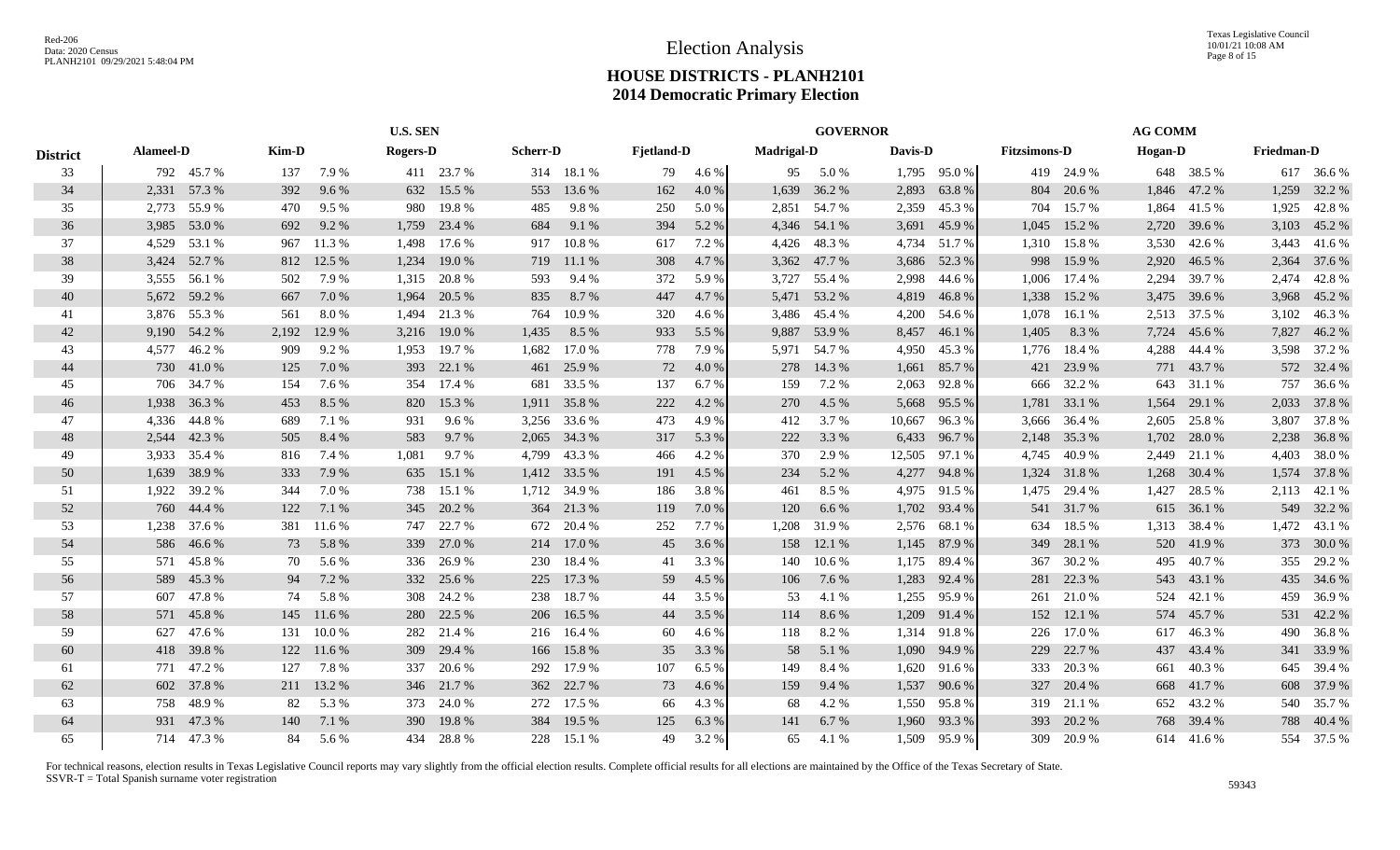# Election Analysis

# **HOUSE DISTRICTS - PLANH2101 2014 Democratic Primary Election**

Texas Legislative Council 10/01/21 10:08 AM Page 9 of 15

|                 |                | <b>RR COMM 3</b> |                |            |
|-----------------|----------------|------------------|----------------|------------|
| <b>District</b> | <b>Henry-D</b> |                  | <b>Brown-D</b> |            |
| 33              | 578            | 36.2%            | 1,019          | 63.8%      |
| 34              | 1,313          | 35.6%            | 2,376          | 64.4 %     |
| 35              | 1,634          | 37.9%            | 2,676          | 62.1 %     |
| 36              | 2,715          | 40.7%            | 3,960          | 59.3%      |
| 37              | 3,148          | 40.9%            | 4,548          | 59.1 %     |
| 38              | 2,278          | 39.0%            | 3,569          | $61.0\ \%$ |
| 39              | 2,191          | 39.0%            | 3,424          | $61.0\ \%$ |
| 40              | 3,393          | 40.1 %           | 5,060          | 59.9%      |
| 41              | 2,454          | 38.9%            | 3,862          | 61.1%      |
| 42              | 8,090          | 50.0%            | 8,092          | $50.0\;\%$ |
| 43              | 3,633          | 39.7%            | 5,516          | 60.3%      |
| 44              | 455            | 26.7%            | 1,246          | 73.3 %     |
| 45              | 597            | 30.9%            | 1,333          | 69.1 %     |
| 46              | 1,572          | 31.2%            | 3,459          | 68.8%      |
| 47              | 3,116          | 35.0%            | 5,779          | 65.0%      |
| 48              | 1,973          | 35.8%            | 3,540          | 64.2%      |
| 49              | 3,084          | 30.3%            | 7,108          | 69.7%      |
| 50              | 1,269          | 31.8%            | 2,726          | 68.2%      |
| 51              | 1,604          | 34.4 %           | 3,057          | 65.6%      |
| 52              | 570            | 35.6%            | 1,032          | 64.4 %     |
| 53              | 1,080          | 33.8%            | 2,111          | 66.2%      |
| 54              | 421            | 34.9%            | 784            | 65.1 %     |
| 55              | 392            | 33.3%            | 785            | 66.7%      |
| 56              | 379            | 31.6%            | 819            | 68.4%      |
| 57              | 338            | 27.8%            | 878            | 72.2 %     |
| 58              | 535            | 44.8 %           | 660            | 55.2 %     |
| 59              | 685            | 53.1 %           | 604            | 46.9%      |
| 60              | 345            | 36.5 %           | 600            | 63.5%      |
| 61              | 721            | 45.7%            | 856            | 54.3 %     |
| 62              | 594            | 38.1 %           | 965            | 61.9%      |
| 63              | 438            | 30.0%            | 1,021          | 70.0%      |
| 64              | 655            | 35.3%            | 1,202          | 64.7%      |
| 65              | 404            | 28.3%            | 1,023          | 71.7%      |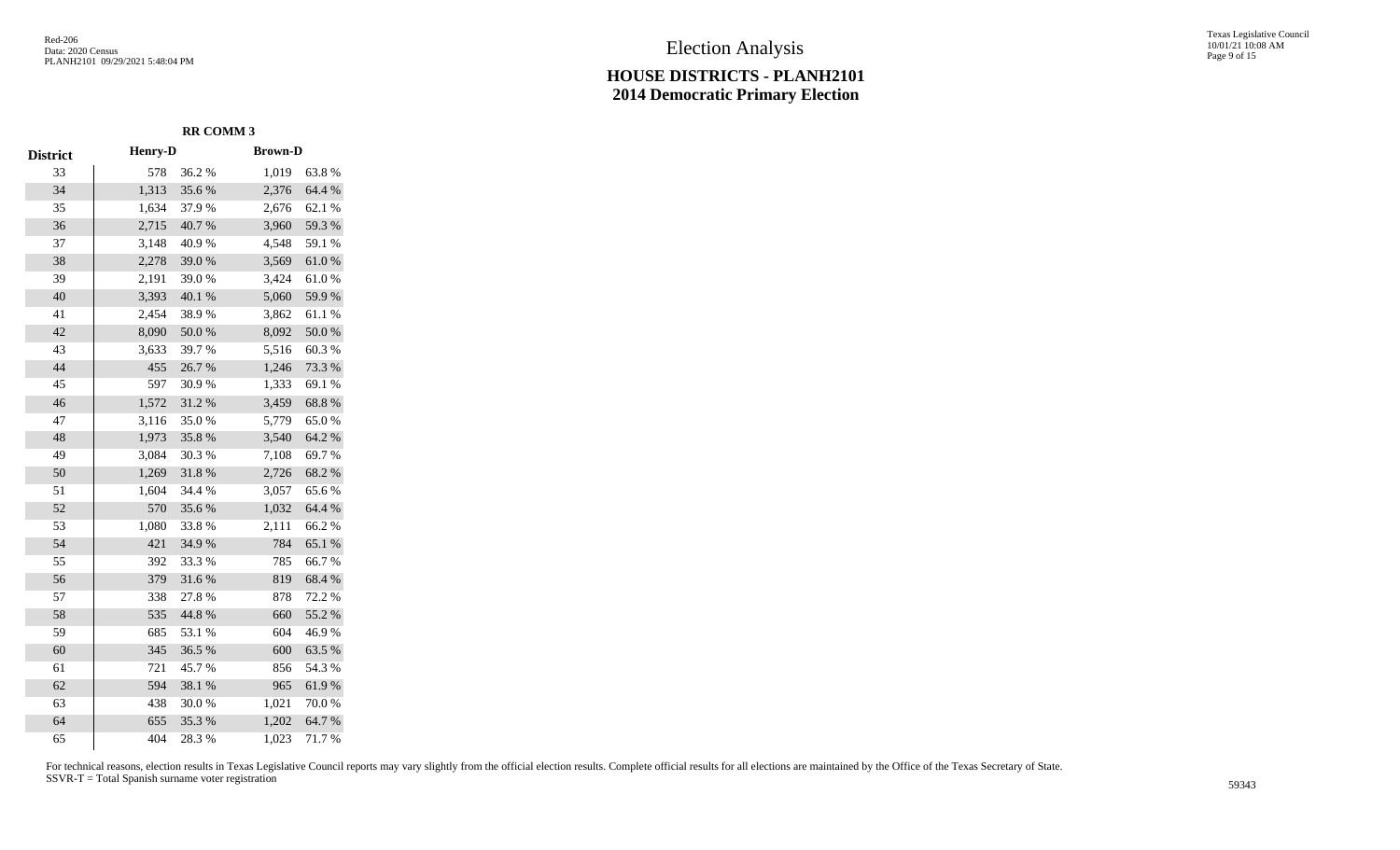Texas Legislative Council 10/01/21 10:08 AM Page 10 of 15

# **HOUSE DISTRICTS - PLANH2101 2014 Democratic Primary Election**

|                 | <b>U.S. SEN</b>  |              |       |            | <b>GOVERNOR</b> |            |                 |            |                   |       | <b>AG COMM</b>    |              |         |        |                     |            |                |            |                   |              |
|-----------------|------------------|--------------|-------|------------|-----------------|------------|-----------------|------------|-------------------|-------|-------------------|--------------|---------|--------|---------------------|------------|----------------|------------|-------------------|--------------|
| <b>District</b> | <b>Alameel-D</b> |              | Kim-D |            | Rogers-D        |            | <b>Scherr-D</b> |            | <b>Fjetland-D</b> |       | <b>Madrigal-D</b> |              | Davis-D |        | <b>Fitzsimons-D</b> |            | <b>Hogan-D</b> |            | <b>Friedman-D</b> |              |
| 66              |                  | 543 39.3 %   |       | 150 10.9%  |                 | 380 27.5 % |                 | 245 17.7 % | 63                | 4.6 % | 55                | 3.5 %        | 1,509   | 96.5 % |                     | 339 25.2 % |                | 518 38.5 % |                   | 488 36.3 %   |
| 67              | 1,145            | 45.7%        | 251   | 10.0%      | 558             | 22.3 %     | 455             | 18.2%      | 96                | 3.8%  | 99                | 3.5 %        | 2,715   | 96.5 % | 704                 | 29.1 %     | 837            | 34.6 %     |                   | 875 36.2 %   |
| 68              |                  | 516 41.6 %   | 130   | 10.5 %     | 286             | 23.0 %     | 247             | 19.9 %     | 62                | 5.0 % | 164               | 12.1 %       | 1,189   | 87.9%  | 235                 | 18.7%      | 547            | 43.5 %     |                   | 475 37.8 %   |
| 69              |                  | 945 33.5 %   | 479   | 17.0 %     | 681             | 24.1 %     | 550             | 19.5 %     | 166               | 5.9%  | 667               | 20.9%        | 2,531   | 79.1 % | 487                 | 16.4 %     | 1,552          | 52.2 %     |                   | 936 31.5 %   |
| 70              | 457              | 43.2 %       | 93    | 8.8%       | 291             | 27.5 %     |                 | 181 17.1 % | 37                | 3.5 % | 53                | 4.6 %        | 1,107   | 95.4 % | 234                 | 23.5 %     |                | 433 43.5 % |                   | 329 33.0 %   |
| 71              | 404              | 30.1 %       | 166   | 12.4 %     | 313             | 23.3 %     | 386             | 28.8%      | 72                | 5.4 % | 221               | 15.3 %       | 1,223   | 84.7 % | 210                 | 15.2 %     | 758            | 54.8%      |                   | 414 30.0 %   |
| 72              |                  | 559 44.5 %   | 160   | 12.7 %     | 248             | 19.8%      | 235             | 18.7%      | 53                | 4.2 % | 203               | 15.0%        | 1,148   | 85.0%  | 289                 | 22.5 %     |                | 528 41.1 % |                   | 468 36.4 %   |
| 73              | 881              | 37.1 %       | 192   | 8.1%       | 418             | 17.6 %     |                 | 730 30.7 % | 154               | 6.5 % | 148               | 5.8 %        | 2,410   | 94.2 % | 715                 | 29.4 %     | 754            | 31.0%      | 961               | 39.5 %       |
| 74              |                  | 5,615 47.3 % | 1,383 | 11.6 %     | 2,524           | 21.2%      | 1,553           | 13.1 %     | 808               | 6.8%  |                   | 6,161 47.1 % | 6,925   | 52.9%  | 1,925               | 16.9%      | 4,620          | 40.6 %     | 4,839             | 42.5 %       |
| 75              | 1.121            | 37.3 %       | 218   | 7.3 %      | 315             | 10.5 %     | 1,187           | 39.5 %     | 163               | 5.4 % | 1,212             | 41.3%        | 1,725   | 58.7%  | 498                 | 18.3%      | 989            | 36.4 %     | 1,230             | 45.3 %       |
| 76              | 681              | 46.8%        | 99    | 6.8%       | 406             | 27.9 %     | 227             | 15.6 %     | 43                | 3.0 % | 101               | 6.6 $%$      | 1,424   | 93.4 % | 278                 | 19.4 %     | 621            | 43.3 %     | 534               | 37.3 %       |
| 77              | 3.749            | 37.5 %       | 534   | 5.3 %      | 792             | 7.9 %      | 4,521           | 45.3%      | 389               | 3.9%  | 3,180             | 32.9 %       | 6,474   | 67.1 % | 2,098               | 23.5 %     | 2.904          | 32.5 %     | 3,925             | 44.0 %       |
| 78              | 1,956            | 27.7 %       | 357   | 5.1 %      | 671             | 9.5 %      | 3,811           | 53.9 %     | 270               | 3.8%  | 1,782             | 24.6 %       | 5,448   | 75.4 % | 1,626               | 25.0 %     | 1,968          | 30.3 %     | 2,901             | 44.7 %       |
| 79              | 2,592            | 32.2 %       | 374   | 4.6 %      | 692             | 8.6%       | 4,141           | 51.4 %     | 254               | 3.2 % | 2,388             | 29.4 %       | 5,746   | 70.6 % | 1,793               | 24.2 %     | 2,577          | 34.8%      |                   | 3,035 41.0 % |
| 80              |                  | 6,347 51.9 % | 1,462 | 12.0 %     | 2,488           | 20.3 %     | 1,071           | 8.8%       | 860               | 7.0 % |                   | 7,089 54.1 % | 6,024   | 45.9%  | 1,942               | 16.6 %     | 4,932          | 42.3 %     |                   | 4,795 41.1 % |
| 81              |                  | 621 35.2 %   | 257   | 14.6 %     |                 | 456 25.8 % |                 | 320 18.1 % | 112               | 6.3%  | 697               | 36.9 %       | 1,192   | 63.1 % | 238                 | 13.8%      | 867            | 50.3%      |                   | 618 35.9 %   |
| 82              |                  | 451 37.6 %   |       | 148 12.3 % |                 | 357 29.7 % |                 | 161 13.4 % | 84                | 7.0 % |                   | 381 29.1 %   | 928     | 70.9 % |                     | 174 14.9 % |                | 574 49.0 % |                   | 423 36.1 %   |
| 83              | 555              | 29.2 %       |       | 233 12.2 % | 448             | 23.5 %     |                 | 561 29.5 % | 106               | 5.6 % |                   | 502 24.1 %   | 1.579   | 75.9%  | 260                 | 13.4 %     | 955            | 49.2 %     |                   | 727 37.4 %   |
| 84              | 736              | 27.7 %       | 281   | 10.6%      | 551             | 20.8%      |                 | 953 35.9 % | 133               | 5.0%  | 566               | 20.3 %       | 2,217   | 79.7 % | 467                 | 17.8%      | 1,096          | 41.7 %     | 1,067             | 40.6 %       |
| 85              | 876              | 40.2 %       | 237   | 10.9%      | 545             | 25.0 %     | 363             | 16.6 %     | 160               | 7.3 % | 308               | 13.3 %       | 2,008   | 86.7%  | 434                 | 20.0 %     | 952            | 43.8%      | 789               | 36.3 %       |
| 86              | <b>360</b>       | 37.1 %       | 81    | 8.4 %      | 203             | 20.9%      | 258             | 26.6 %     | 68                | 7.0 % | 147               | 14.7 %       | 853     | 85.3%  | 195                 | 20.2 %     | 429            | 44.5 %     |                   | 340 35.3 %   |
| 87              | 328              | 32.5 %       | 99    | 9.8%       | 315             | 31.3 %     | 184             | 18.3%      | 82                | 8.1 % | 185               | 17.5 %       | 873     | 82.5 % | 181                 | 18.2%      |                | 432 43.5 % |                   | 381 38.3 %   |
| 88              | 396              | 30.5 %       | 201   | 15.5 %     | 412             | 31.8%      | 212             | 16.3 %     | 76                | 5.9%  | 404               | 28.4 %       | 1,018   | 71.6 % | 152                 | 11.5 %     |                | 719 54.2 % |                   | 455 34.3 %   |
| 89              | 660              | 39.3 %       | 183   | 10.9%      | 508             | 30.2 %     | 272             | 16.2%      | 58                | 3.5 % | 108               | 5.8 %        | 1,741   | 94.2 % | 381                 | 24.0%      | 635            | 40.0%      |                   | 570 35.9%    |
| 90              | 3,008            | 55.2%        | 439   | 8.1 %      | 1,367           | 25.1 %     | 477             | 8.8%       | 157               | 2.9 % | 776               | 12.3 %       | 5,518   | 87.7 % | 996                 | 19.6 %     | 2,095          | 41.2%      |                   | 2,000 39.3 % |
| 91              | 937              | 48.8%        | 245   | 12.8%      | 459             | 23.9%      |                 | 227 11.8 % | 51                | 2.7 % | 130               | 6.3%         | 1.950   | 93.8%  | 402                 | 21.6 %     | 706            | 38.0%      | 751               | 40.4 %       |
| 92              | 955              | 44.9%        | 207   | 9.7 %      |                 | 662 31.1 % |                 | 236 11.1 % | 68                | 3.2 % | 169               | 7.5 %        | 2,099   | 92.5 % | 515                 | 25.2 %     | 689            | 33.7 %     |                   | 843 41.2%    |
| 93              | 611              | 46.0%        | 123   | 9.3%       | 385             | 29.0 %     | 160             | 12.1 %     | 48                | 3.6 % | 92                | 6.3%         | 1,364   | 93.7 % | 324                 | 25.5 %     | 476            | 37.5 %     | 471               | 37.1 %       |
| 94              | 1,661            | 50.9 %       | 323   | 9.9%       | 797             | 24.4 %     | 392             | 12.0 %     | 92                | 2.8 % | 136               | 3.8%         | 3,410   | 96.2%  | 758                 | 24.3 %     | 1,038          | 33.3 %     | 1,323             | 42.4 %       |
| 95              | 3,821            | 49.6 %       | 439   | 5.7 %      | 2,785           | 36.1 %     | 540             | 7.0 %      | 124               | 1.6 % | 325               | 3.6 %        | 8,640   | 96.4 % | 1,458               | 20.7 %     | 3,293          | 46.8%      |                   | 2,292 32.5 % |
| 96              | 1,484            | 45.5 %       | 288   | 8.8%       | 1,087           | 33.3 %     | 323             | 9.9%       | 78                | 2.4 % | 142               | 4.0%         | 3,382   | 96.0%  | 741                 | 24.2 %     | 1,215          | 39.6 %     |                   | 1,112 36.2 % |
| 97              | 1.847            | 54.7 %       | 277   | 8.2%       | 783             | 23.2 %     | 387             | 11.5 %     | 80                | 2.4 % | 144               | 3.8%         | 3,624   | 96.2%  | 720                 | 22.1 %     | 1,156          | 35.4 %     |                   | 1,388 42.5 % |
| 98              |                  | 948 49.3%    | 191   | 9.9 %      |                 | 435 22.6 % |                 | 281 14.6 % | 68                | 3.5 % | 80                | 3.7 %        | 2,057   | 96.3%  |                     | 521 27.8 % |                | 600 32.0 % |                   | 755 40.2 %   |
|                 |                  |              |       |            |                 |            |                 |            |                   |       |                   |              |         |        |                     |            |                |            |                   |              |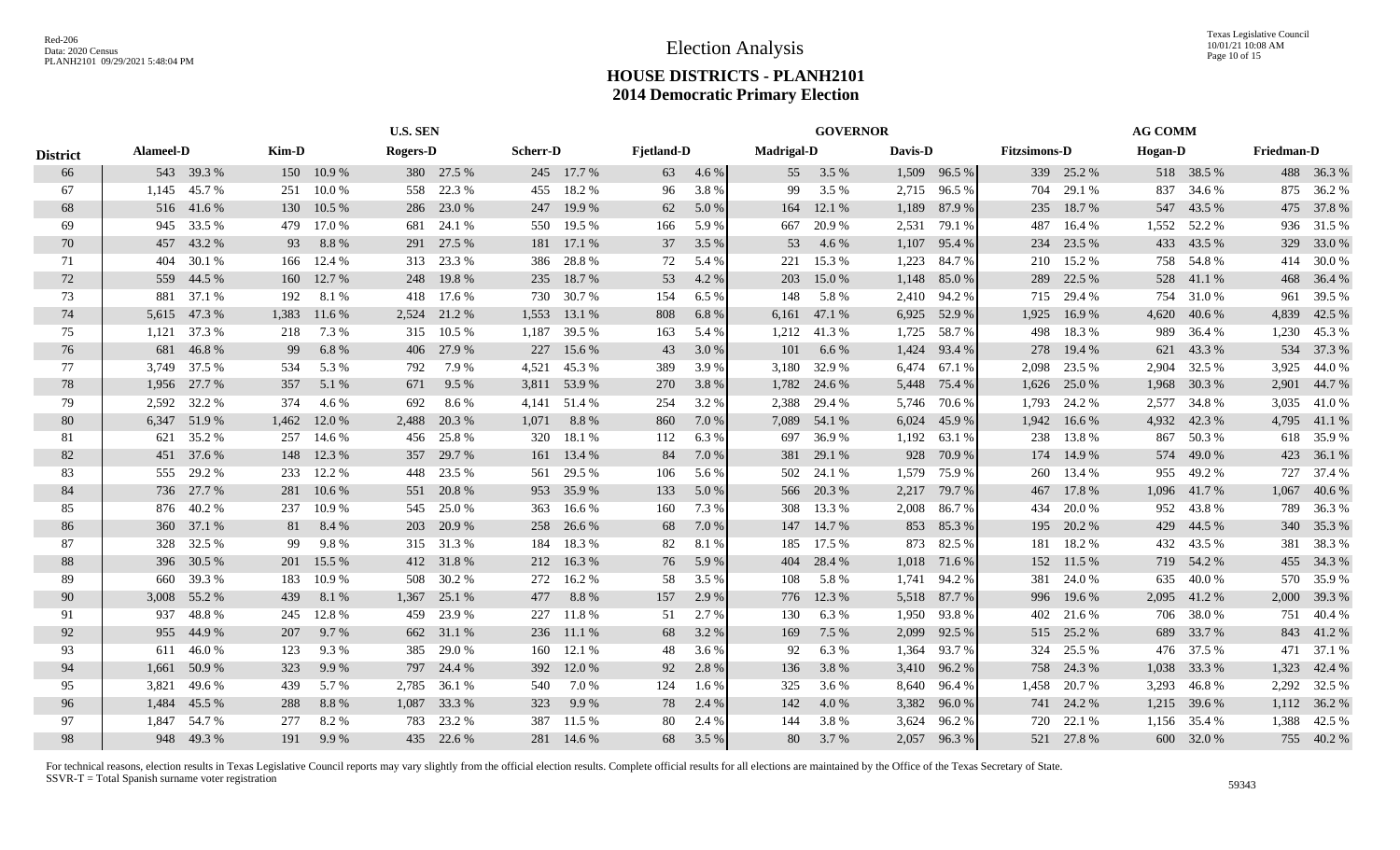Texas Legislative Council 10/01/21 10:08 AM Page 11 of 15

|                 |                | <b>RR COMM 3</b> |                |        |
|-----------------|----------------|------------------|----------------|--------|
| <b>District</b> | <b>Henry-D</b> |                  | <b>Brown-D</b> |        |
| 66              | 432            | 35.0%            | 803            | 65.0%  |
| 67              | 760            | 34.4 %           | 1,449          | 65.6%  |
| 68              | 549            | 45.7%            | 652            | 54.3 % |
| 69              | 1,141          | 40.7%            | 1,661          | 59.3%  |
| 70              | 350            | 37.4 %           | 585            | 62.6%  |
| 71              | 524            | 39.5 %           | 801            | 60.5%  |
| 72              | 490            | 39.4 %           | 753            | 60.6%  |
| 73              | 677            | 29.9%            | 1,588          | 70.1 % |
| 74              | 3,836          | 35.9%            | 6,844          | 64.1 % |
| 75              | 1,135          | 43.5 %           | 1,473          | 56.5%  |
| 76              | 300            | 21.4%            | 1,103          | 78.6%  |
| 77              | 3,269          | 39.6%            | 4,976          | 60.4%  |
| 78              | 2,313          | 39.6%            | 3,535          | 60.4%  |
| 79              | 2,827          | 40.4 %           | 4,168          | 59.6%  |
| 80              | 5,020          | 45.8%            | 5,948          | 54.2 % |
| 81              | 591            | 34.0%            | 1,145          | 66.0%  |
| 82              | 458            | 38.7%            | 726            | 61.3%  |
| 83              | 733            | 39.3 %           | 1,134          | 60.7%  |
| 84              | 1,104          | 43.6%            | 1,429          | 56.4 % |
| 85              | 703            | 33.7%            | 1,385          | 66.3%  |
| 86              | 406            | 44.4 %           | 508            | 55.6%  |
| 87              | 419            | 43.4 %           | 547            | 56.6%  |
| 88              | 466            | 36.2%            | 823            | 63.8%  |
| 89              | 548            | 36.4%            | 957            | 63.6%  |
| 90              | 1,900          | 39.1 %           | 2,963          | 60.9%  |
| 91              | 792            | 44.1 %           | 1,002          | 55.9%  |
| 92              | 796            | 40.2 %           | 1,184          | 59.8%  |
| 93              | 461            | 38.1 %           | 748            | 61.9%  |
| 94              | 1,227          | 41.8%            | 1,707          | 58.2 % |
| 95              | 2,653          | 37.7 %           | 4,378          | 62.3%  |
| 96              | 1,190          | 40.0%            | 1,788          | 60.0%  |
| 97              | 1,190          | 39.8%            | 1,798          | 60.2%  |
| 98              | 739            | 42.7%            | 992            | 57.3 % |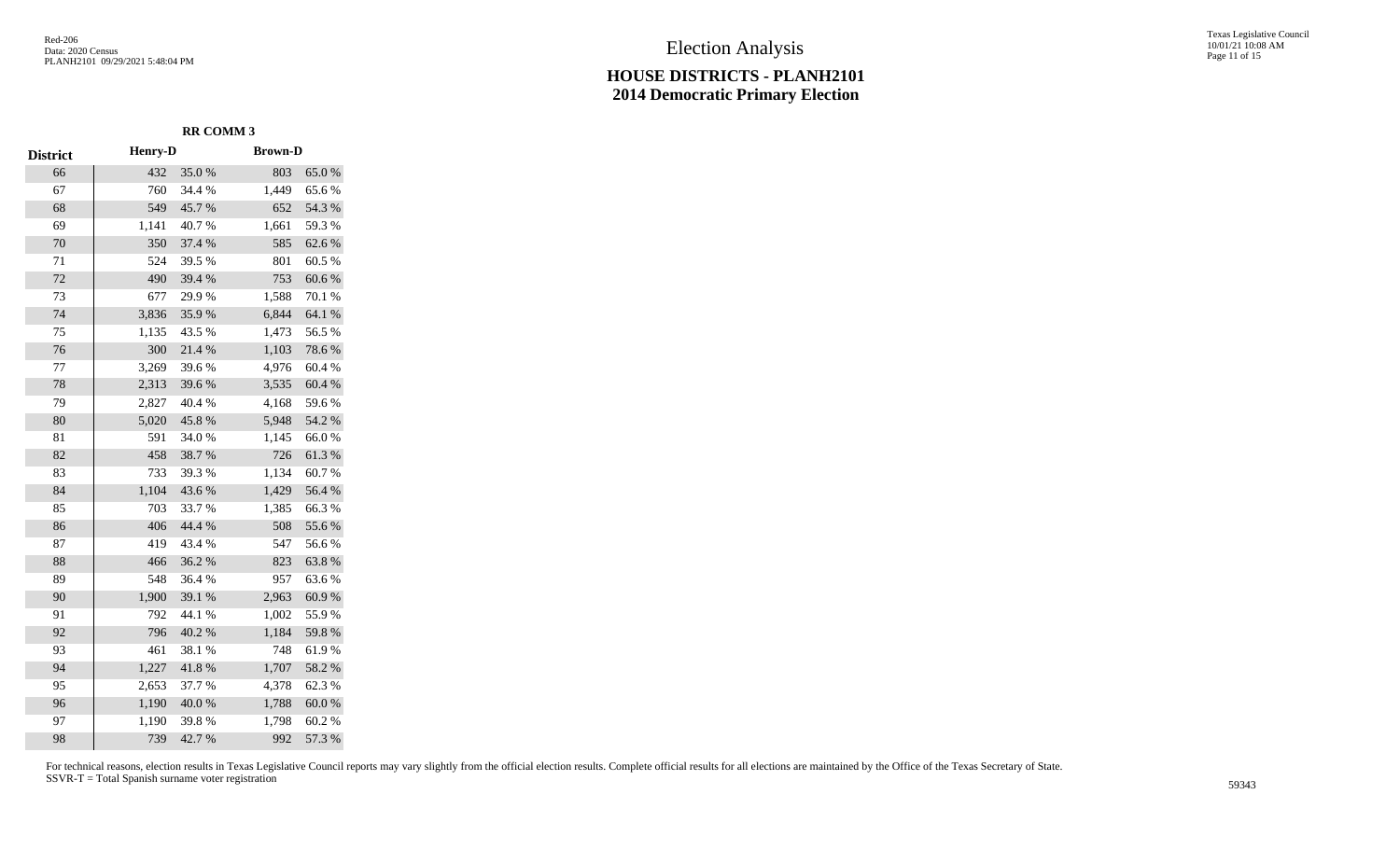|                 | <b>U.S. SEN</b>  |              |       |            |                 |            |                 | <b>GOVERNOR</b> |                   |       | <b>AG COMM</b>    |         |         |              |                     |            |         |              |                   |              |
|-----------------|------------------|--------------|-------|------------|-----------------|------------|-----------------|-----------------|-------------------|-------|-------------------|---------|---------|--------------|---------------------|------------|---------|--------------|-------------------|--------------|
| <b>District</b> | <b>Alameel-D</b> |              | Kim-D |            | <b>Rogers-D</b> |            | <b>Scherr-D</b> |                 | <b>Fjetland-D</b> |       | <b>Madrigal-D</b> |         | Davis-D |              | <b>Fitzsimons-D</b> |            | Hogan-D |              | <b>Friedman-D</b> |              |
| 99              |                  | 1,481 53.9 % | 258   | 9.4 %      |                 | 633 23.1 % |                 | 278 10.1 %      | 96                | 3.5 % | 240               | $7.7\%$ | 2,869   | 92.3 %       |                     | 564 21.2 % |         | 921 34.6 %   |                   | 1,180 44.3 % |
| 100             | 2,768            | 51.6 %       | 450   | 8.4 %      | 1,339           | 25.0 %     | 624             | 11.6 %          | 185               | 3.4 % | 407               | 6.7 %   | 5,636   | 93.3 %       | 1,703               | 33.5 %     | 1,500   | 29.5 %       | 1,881             | 37.0 %       |
| 101             | 1,467            | 39.8%        | 267   | 7.2 %      | 1,542           | 41.9%      | 313             | 8.5 %           | 95                | 2.6 % | 219               | 5.7 %   | 3,657   | 94.3 %       | 966                 | 28.3%      | 1,339   | 39.3 %       | 1,104             | 32.4 %       |
| 102             | 1,492            | 51.8%        | 242   | 8.4 %      | 723             | 25.1 %     | 338             | 11.7 %          | 87                | 3.0 % | 169               | 5.4 %   | 2,954   | 94.6 %       | 1,040               | 37.7 %     | 826     | 30.0 %       | 890               | 32.3 %       |
| 103             | 2,372            | 59.6 %       | 362   | 9.1 %      | 682             | 17.1 %     | 422             | 10.6%           | 143               | 3.6 % | 539               | 12.2 %  | 3,895   | 87.8%        | 1,207               | 32.2 %     | 1,155   | 30.8%        | 1,387             | 37.0 %       |
| 104             |                  | 2,615 53.5 % | 390   | $8.0\ \%$  | 1,353           | 27.7 %     | 401             | 8.2 %           | 127               | 2.6 % | 722               | 13.5 %  | 4,632   | 86.5 %       | 1,375               | 30.8%      | 1,648   | 36.9%        |                   | 1,443 32.3 % |
| 105             | 964              | 53.7 %       | 163   | 9.1 %      | 421             | 23.5 %     | 183             | 10.2%           | 63                | 3.5 % | 235               | 12.4 %  | 1,657   | 87.6 %       | 505                 | 29.8%      | 596     | 35.1 %       |                   | 596 35.1 %   |
| 106             |                  | 510 47.9 %   | 69    | 6.5 %      | 250             | 23.5 %     |                 | 196 18.4 %      | 40                | 3.8%  | 57                | 5.1 %   | 1,067   | 94.9 %       | 200                 | 19.0%      | 423     | 40.3 %       | 427               | 40.7 %       |
| 107             | 1,529            | 53.5 %       | 230   | 8.1 %      | 613             | 21.5 %     |                 | 385 13.5 %      | 99                | 3.5 % | 184               | 5.8 %   | 2,996   | 94.2 %       | 965                 | 34.6 %     | 721     | 25.9%        | 1,099             | 39.5 %       |
| 108             | 2,769            | 67.1 %       | 280   | 6.8%       | 407             | 9.9%       | 554             | 13.4 %          | 116               | 2.8 % | 193               | 4.0%    | 4,584   | 96.0%        | 1,840               | 44.0 %     | 701     | 16.8%        | 1,643             | 39.3 %       |
| 109             | 3,808            | 44.4 %       | 538   | 6.3%       | 3,494           | 40.8%      | 573             | 6.7 %           | 161               | 1.9 % | 558               | 6.0%    | 8,759   | 94.0 %       | 2,564               | 33.2 %     | 3,113   | 40.3%        | 2,051             | 26.5 %       |
| 110             | 1,439            | 44.7 %       | 294   | 9.1 %      | 1,125           | 35.0 %     | 278             | 8.6%            | 81                | 2.5 % | 327               | 9.4 %   | 3,156   | 90.6%        | 883                 | 30.6 %     | 1,237   | 42.8%        |                   | 770 26.6 %   |
| 111             | 4,823            | 48.4%        | 651   | 6.5 %      | 3,662           | 36.7 %     | 651             | 6.5 %           | 179               | 1.8%  | 620               | 5.7 %   | 10,325  | 94.3 %       | 3,165               | 35.0%      | 3,585   | 39.6 %       |                   | 2,305 25.5 % |
| 112             |                  | 1,618 51.2 % | 254   | 8.0%       | 751             | 23.7 %     | 448             | 14.2 %          | 92                | 2.9 % | 164               | 4.7 %   | 3,296   | 95.3 %       | 1,142               | 36.9%      | 902     | 29.2 %       |                   | 1,050 33.9 % |
| 113             |                  | 1,075 41.8 % | 215   | 8.4 %      | 943             | 36.6 %     | 267             | 10.4%           | 74                | 2.9 % | 204               | 7.5 %   | 2,513   | 92.5 %       | 743                 | 31.0%      | 909     | 37.9 %       |                   | 748 31.2 %   |
| 114             | 1,701            | 50.3 %       | 295   | 8.7 %      | 995             | 29.4 %     | 291             | 8.6 %           | 100               | 3.0 % | 462               | 12.8%   | 3,149   | 87.2 %       | 952                 | 30.2 %     |         | 1,170 37.1 % |                   | 1,033 32.7 % |
| 115             | 1,047            | 48.7%        | 201   | 9.3%       | 523             | 24.3 %     | 298             | 13.9 %          | 81                | 3.8 % | 110               | 4.7 %   | 2,208   | 95.3 %       | 713                 | 34.4 %     | 648     | 31.3 %       |                   | 712 34.3 %   |
| 116             | 2,513            | 55.4 %       | 259   | 5.7 %      | 651             | 14.3 %     | 877             | 19.3 %          | 239               | 5.3 % | 633               | 13.0 %  | 4,230   | 87.0%        | 1,268               | 28.4 %     | 1,404   | 31.4 %       |                   | 1,796 40.2 % |
| 117             | 1,369            | 59.2 %       | 113   | 4.9%       | 379             | 16.4 %     |                 | 316 13.7 %      | 137               | 5.9 % | 492               | 20.5 %  | 1,910   | 79.5 %       | 543                 | 24.5 %     | 852     | 38.4 %       | 821               | 37.0 %       |
| 118             | 2,188            | 58.6%        | 195   | 5.2 %      | 583             | 15.6 %     | 555             | 14.9 %          | 212               | 5.7 % | 827               | 21.8%   | 2,963   | 78.2 %       | 767                 | 21.5 %     | 1,289   | 36.2 %       | 1,505             | 42.3 %       |
| 119             | 2,671            | 57.6 %       | 276   | 6.0 $%$    | 762             | 16.4 %     | 676             | 14.6 %          | 250               | 5.4 % | 932               | 19.6 %  | 3,823   | 80.4 %       | 1,076               | 24.3 %     | 1,641   | 37.1 %       |                   | 1,712 38.7 % |
| 120             | 2,343            | 49.6 %       | 306   | 6.5 %      | 1,144           | 24.2 %     | 722             | 15.3 %          | 210               | 4.4 % | 526               | 10.8%   | 4,352   | 89.2 %       | 1,204               | 26.7 %     | 1,554   | 34.5 %       |                   | 1,743 38.7 % |
| 121             | 1,711            | 45.0%        | 236   | 6.2%       | 653             | 17.2 %     | 987             | 25.9 %          | 219               | 5.8 % | 356               | 8.5 %   | 3,848   | 91.5 %       | 1,478               | 38.1 %     | 952     | 24.6 %       |                   | 1,446 37.3 % |
| 122             | 1,131            | 44.2 %       | 176   | 6.9%       | 448             | 17.5 %     | 665             | 26.0 %          | 139               | 5.4 % | 263               | 9.4 %   | 2,542   | 90.6 %       | 900                 | 35.0%      | 685     | 26.6 %       |                   | 990 38.4 %   |
| 123             | 3,301            | 55.6 %       | 330   | 5.6 %      | 798             | 13.5 %     | 1,197           | 20.2 %          | 307               | 5.2 % | 810               | 12.8%   | 5,539   | 87.2%        | 1,877               | 32.0 %     | 1,534   | 26.2 %       | 2,451             | 41.8%        |
| 124             | 1,699            | 56.6 %       | 174   | 5.8%       | 532             | 17.7 %     | 402             | 13.4 %          | 193               | 6.4 % | 559               | 18.1 %  | 2,533   | 81.9%        | 737                 | 25.2 %     | 1,058   | 36.2 %       | 1,130             | 38.6%        |
| 125             | 2,375            | 54.7 %       | 250   | 5.8%       | 744             | 17.1 %     | 734             | 16.9%           | 240               | 5.5 % | 690               | 15.2 %  | 3,851   | 84.8 %       | 1,098               | 25.8%      | 1,511   | 35.6 %       | 1,641             | 38.6%        |
| 126             |                  | 578 51.0 %   | 114   | 10.1%      | 236             | 20.8 %     | 162             | 14.3 %          | 43                | 3.8 % | 50                | 4.2 %   | 1,134   | 95.8%        | 346                 | 31.0%      | 416     | 37.2 %       |                   | 355 31.8 %   |
| 127             |                  | 526 42.2 %   | 124   | 9.9%       | 341             | 27.3 %     | 232             | 18.6%           | 24                | 1.9 % | 89                | 6.8%    | 1,213   | 93.2 %       | 361                 | 29.6 %     | 461     | 37.8%        |                   | 396 32.5 %   |
| 128             |                  | 589 55.7 %   | 124   | 11.7 %     | 162             | 15.3 %     | 146             | 13.8%           | 37                | 3.5 % | 102               | 9.3 %   | 991     | 90.7 %       | <b>230</b>          | 22.1 %     | 464     | 44.5 %       |                   | 349 33.5 %   |
| 129             | 981              | 52.2 %       | 178   | 9.5%       | 299             | 15.9%      | 283             | 15.1 %          | 139               | 7.4 % | 104               | 5.3 %   | 1,843   | 94.7 %       | 641                 | 35.1 %     | 599     | 32.8%        |                   | 587 32.1 %   |
| 130             | 346              | 45.1 %       |       | 96 12.5 %  | 171             | 22.3 %     | 123             | 16.0%           | 31                | 4.0 % | 54                | 6.8%    | 739     | 93.2 %       | 199                 | 26.2 %     | 294     | 38.7 %       |                   | 267 35.1 %   |
| 131             |                  | 1,325 47.1 % |       | 311 11.1 % |                 | 873 31.0 % | 257             | 9.1 %           | 47                | 1.7 % | 235               | 8.0%    |         | 2,695 92.0 % |                     | 566 21.2 % |         | 1,323 49.5 % |                   | 785 29.4 %   |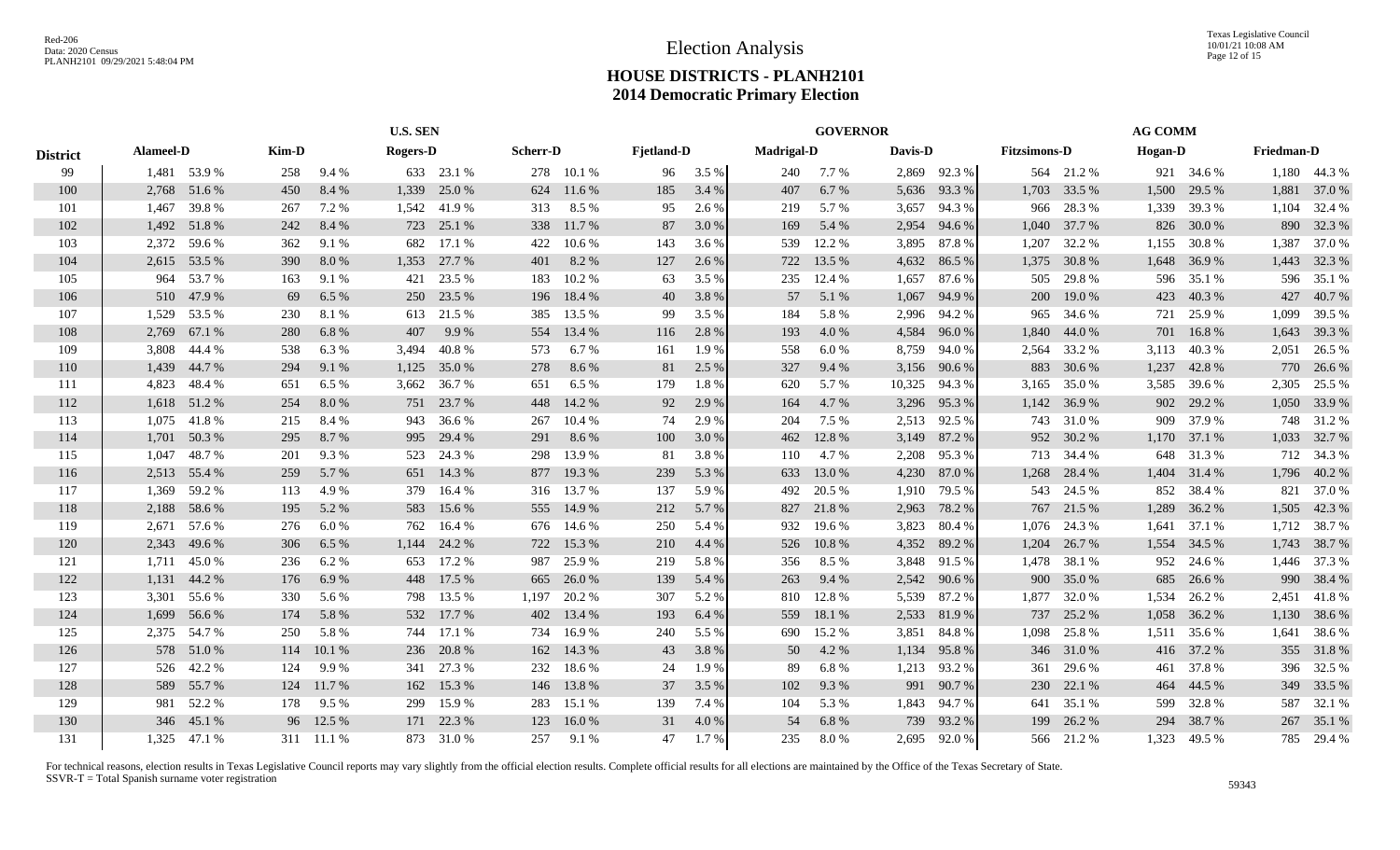# Election Analysis

#### **HOUSE DISTRICTS - PLANH2101 2014 Democratic Primary Election**

Texas Legislative Council 10/01/21 10:08 AM Page 13 of 15

|                 |                | <b>RR COMM 3</b> |                |        |
|-----------------|----------------|------------------|----------------|--------|
| <b>District</b> | <b>Henry-D</b> |                  | <b>Brown-D</b> |        |
| 99              | 989            | 39.1 %           | 1,543          | 60.9%  |
| 100             | 1,662          | 35.2%            | 3,053          | 64.8%  |
| 101             | 1,216          | 35.9%            | 2,175          | 64.1 % |
| 102             | 833            | 32.0%            | 1,772          | 68.0%  |
| 103             | 1,309          | 38.1 %           | 2,123          | 61.9%  |
| 104             | 1,490          | 34.0%            | 2,897          | 66.0%  |
| 105             | 621            | 38.2%            | 1,004          | 61.8%  |
| 106             | 302            | 29.6%            | 719            | 70.4 % |
| 107             | 916            | 35.9%            | 1,633          | 64.1 % |
| 108             | 1,071          | 30.2 %           | 2,474          | 69.8%  |
| 109             | 2,484          | 31.5 %           | 5,413          | 68.5%  |
| 110             | 974            | 33.2 %           | 1,964          | 66.8%  |
| 111             | 2,814          | 30.7%            | 6,355          | 69.3%  |
| 112             | 919            | 31.8%            | 1,973          | 68.2%  |
| 113             | 839            | 35.7%            | 1,508          | 64.3%  |
| 114             | 1,113          | 36.1%            | 1,973          | 63.9%  |
| 115             | 708            | 36.5%            | 1,232          | 63.5%  |
| 116             | 1,106          | 25.9%            | 3,158          | 74.1 % |
| 117             | 613            | 27.6 %           | 1,608          | 72.4 % |
| 118             | 1,012          | 28.7%            | 2,511          | 71.3 % |
| 119             | 1,174          | 26.8%            | 3,209          | 73.2 % |
| 120             | 1,114          | 24.8%            | 3,381          | 75.2 % |
| 121             | 922            | 26.3%            | 2,579          | 73.7 % |
| 122             | 609            | 25.9%            | 1,741          | 74.1 % |
| 123             | 1,516          | 27.9%            | 3,922          | 72.1 % |
| 124             | 792            | 27.4 %           | 2,103          | 72.6%  |
| 125             | 1,121          | 27.0%            | 3,035          | 73.0%  |
| 126             | 378            | 36.0%            | 672            | 64.0%  |
| 127             | 404            | 34.5 %           | 768            | 65.5%  |
| 128             | 404            | 40.2%            | 601            | 59.8%  |
| 129             | 631            | 37.3 %           | 1,060          | 62.7%  |
| 130             | 261            | 35.8%            | 468            | 64.2 % |
| 131             | 789            | 29.3%            | 1,901          | 70.7 % |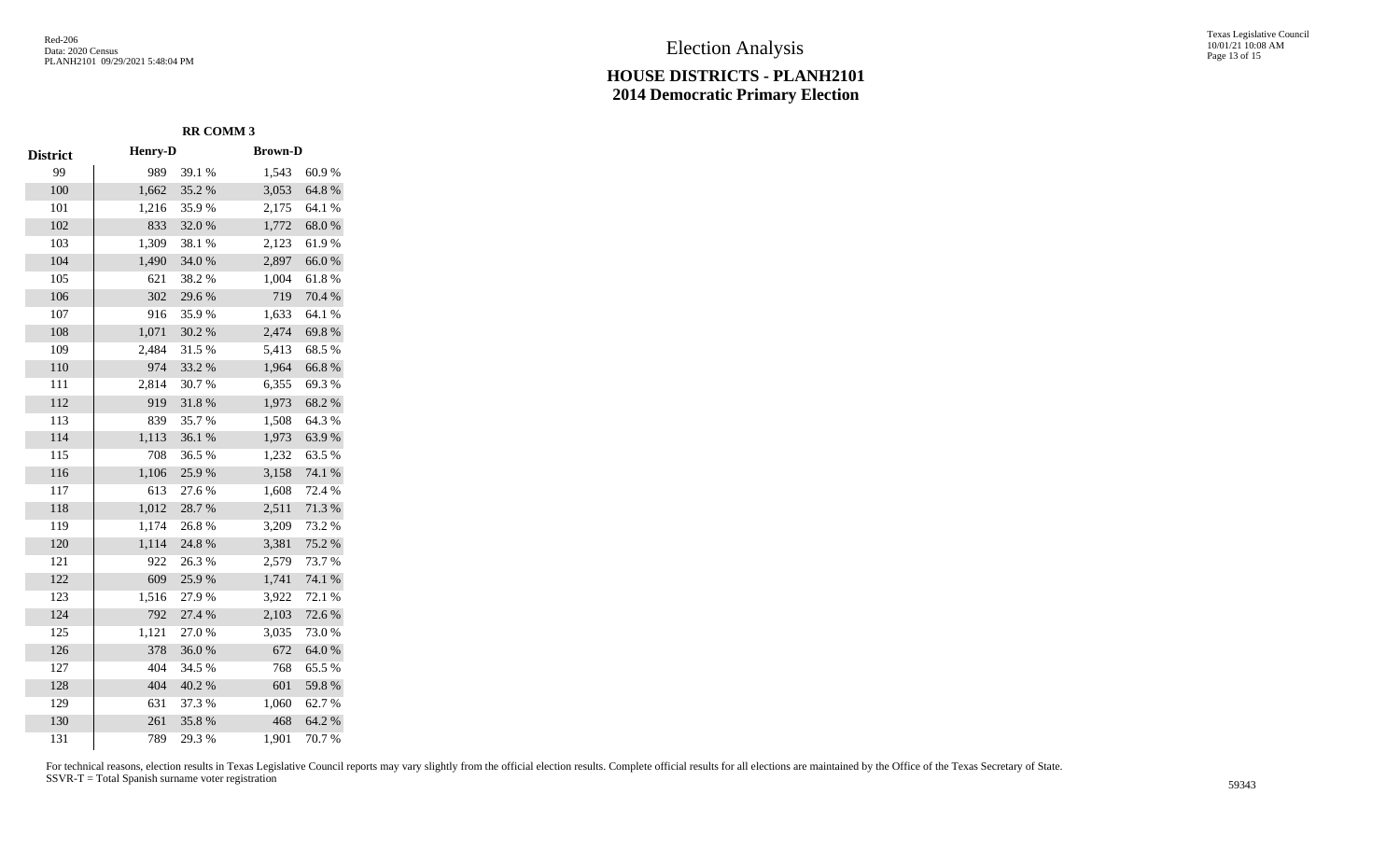Texas Legislative Council 10/01/21 10:08 AM Page 14 of 15

# **HOUSE DISTRICTS - PLANH2101 2014 Democratic Primary Election**

|                 |                  |              |       |            | <b>U.S. SEN</b> |            |                 |            |                   |       |                   | <b>GOVERNOR</b> |         |              |                     |            | <b>AG COMM</b> |              |                   |              |
|-----------------|------------------|--------------|-------|------------|-----------------|------------|-----------------|------------|-------------------|-------|-------------------|-----------------|---------|--------------|---------------------|------------|----------------|--------------|-------------------|--------------|
| <b>District</b> | <b>Alameel-D</b> |              | Kim-D |            | <b>Rogers-D</b> |            | <b>Scherr-D</b> |            | <b>Fjetland-D</b> |       | <b>Madrigal-D</b> |                 | Davis-D |              | <b>Fitzsimons-D</b> |            | Hogan-D        |              | <b>Friedman-D</b> |              |
| 132             |                  | 317 44.0 %   | 71    | 9.8%       |                 | 194 26.9 % |                 | 105 14.6 % | 34                | 4.7 % | 39                | 5.2 %           |         | 713 94.8 %   |                     | 201 28.2 % |                | 284 39.8 %   |                   | 229 32.1 %   |
| 133             | 996              | 60.0%        | 125   | 7.5 %      | 175             | $10.5\%$   | 285             | 17.2 %     | 79                | 4.8%  | 70                | 3.9%            | 1,712   | 96.1 %       | 664                 | 40.2 %     | 427            | 25.8%        | 561               | 34.0 %       |
| 134             | 2,807            | 68.4 %       | 286   | 7.0 %      | 260             | 6.3%       |                 | 576 14.0 % | 173               | 4.2 % | 109               | 2.4 %           | 4,340   | 97.6 %       | 1,523               | 38.0%      |                | 995 24.8 %   |                   | 1,489 37.2 % |
| 135             | 337              | 38.0%        | 129   | 14.5 %     | 297             | 33.5 %     |                 | 101 11.4 % | 23                | 2.6 % | 82                | 9.0 %           |         | 828 91.0 %   |                     | 206 23.4 % |                | 392 44.5 %   |                   | 282 32.0 %   |
| 136             | 1,027            | 42.1 %       | 170   | 7.0 %      | 502             | 20.6 %     |                 | 567 23.3 % | 171               | 7.0 % | 109               | 4.2 %           |         | 2,516 95.8 % |                     | 816 33.3 % |                | 741 30.2 %   |                   | 897 36.6 %   |
| 137             |                  | 589 53.7 %   | 112   | 10.2 %     | 226             | 20.6 %     |                 | 134 12.2 % | 36                | 3.3 % | 83                | 7.3 %           | 1,053   | 92.7%        | 304                 | 29.3 %     |                | 366 35.3 %   |                   | 366 35.3 %   |
| 138             |                  | 806 54.4 %   | 137   | 9.2 %      |                 | 236 15.9 % |                 | 246 16.6 % | 57                | 3.8 % | 85                | 5.4 %           | 1,498   | 94.6 %       | 449                 | 30.5 %     |                | 467 31.7 %   |                   | 556 37.8 %   |
| 139             | 1,603            | 46.9%        | 325   | 9.5%       | 1,052           | 30.8%      | 348             | 10.2 %     | 92                | 2.7 % | 237               | 6.5%            | 3,421   | 93.5 %       |                     | 738 22.5 % |                | 1,545 47.0 % | 1,001             | 30.5 %       |
| 140             |                  | 553 48.7 %   |       | 167 14.7 % |                 | 264 23.2 % | 109             | $9.6\%$    | 43                | 3.8 % | 232               | 19.5 %          |         | 959 80.5 %   |                     | 194 17.4 % |                | 581 52.1 %   |                   | 340 30.5 %   |
| 141             | 1,328            | 49.6 %       | 287   | 10.7 %     | 727             | 27.1 %     | 281             | $10.5\%$   | 57                | 2.1 % | 167               | 5.9 %           | 2,651   | 94.1 %       | 448                 | 17.7 %     | 1,440          | 56.8 %       |                   | 647 25.5 %   |
| 142             |                  | 1,152 44.7 % |       | 296 11.5 % | 819             | 31.7 %     | 245             | 9.5%       | 68                | 2.6 % | 204               | 7.3 %           | 2,605   | 92.7 %       |                     | 500 19.6 % |                | 1,322 51.7 % |                   | 734 28.7 %   |
| 143             |                  | 878 47.5 %   | 253   | 13.7 %     | 463             | 25.0 %     |                 | 206 11.1 % | 49                | 2.7 % | 365               | 18.7 %          | 1,588   | 81.3 %       | 292                 | 16.2 %     |                | 913 50.5 %   |                   | 603 33.4 %   |
| 144             |                  | 658 52.8 %   |       | 177 14.2 % |                 | 205 16.5 % |                 | 160 12.8 % | 46                | 3.7 % |                   | 230 17.5 %      | 1,084   | 82.5 %       |                     | 226 18.1 % |                | 586 47.0 %   |                   | 436 34.9 %   |
| 145             | 1,980            | 58.0 %       | 357   | 10.5%      | 487             | 14.3 %     |                 | 476 14.0 % | 111               | 3.3 % | 584               | 15.8%           | 3,111   | 84.2 %       | 783                 | 23.4 %     | 1,250          | 37.3 %       | 1,317             | 39.3 %       |
| 146             | 3,030            | 54.0 %       | 523   | 9.3 %      | 1,403           | 25.0 %     | 517             | 9.2 %      | 137               | 2.4 % | 304               | 5.1 %           | 5,617   | 94.9 %       | 1,248               | 23.5 %     |                | 2,482 46.7 % | 1,584             | 29.8%        |
| 147             | 2,588            | 56.7 %       | 415   | 9.1 %      | 1,024           | 22.5 %     | 406             | 8.9%       | 128               | 2.8 % | 291               | 6.0 %           | 4,537   | 94.0%        | 1,030               | 23.8%      | 1,871          | 43.2 %       | 1,433             | 33.1 %       |
| 148             |                  | 640 49.3 %   | 163   | 12.6 %     | 273             | 21.0 %     |                 | 185 14.3 % | 36                | 2.8 % | 133               | 9.7%            | 1,243   | 90.3 %       |                     | 298 23.4 % |                | 535 42.1 %   |                   | 439 34.5 %   |
| 149             | 478              | 39.8%        |       | 211 17.6 % | 324             | 27.0 %     |                 | 145 12.1 % | 43                | 3.6 % | 123               | $10.0\%$        | 1,109   | 90.0%        | 245                 | 21.1 %     |                | 509 43.9 %   |                   | 405 34.9 %   |
| 150             | 325              | 43.2 %       |       | 92 12.2 %  | 199             | 26.5 %     |                 | 96 12.8 %  | 40                | 5.3 % | 60                | 7.6 %           |         | 728 92.4 %   | 183                 | 24.9 %     | 294            | 40.0 %       |                   | 258 35.1 %   |